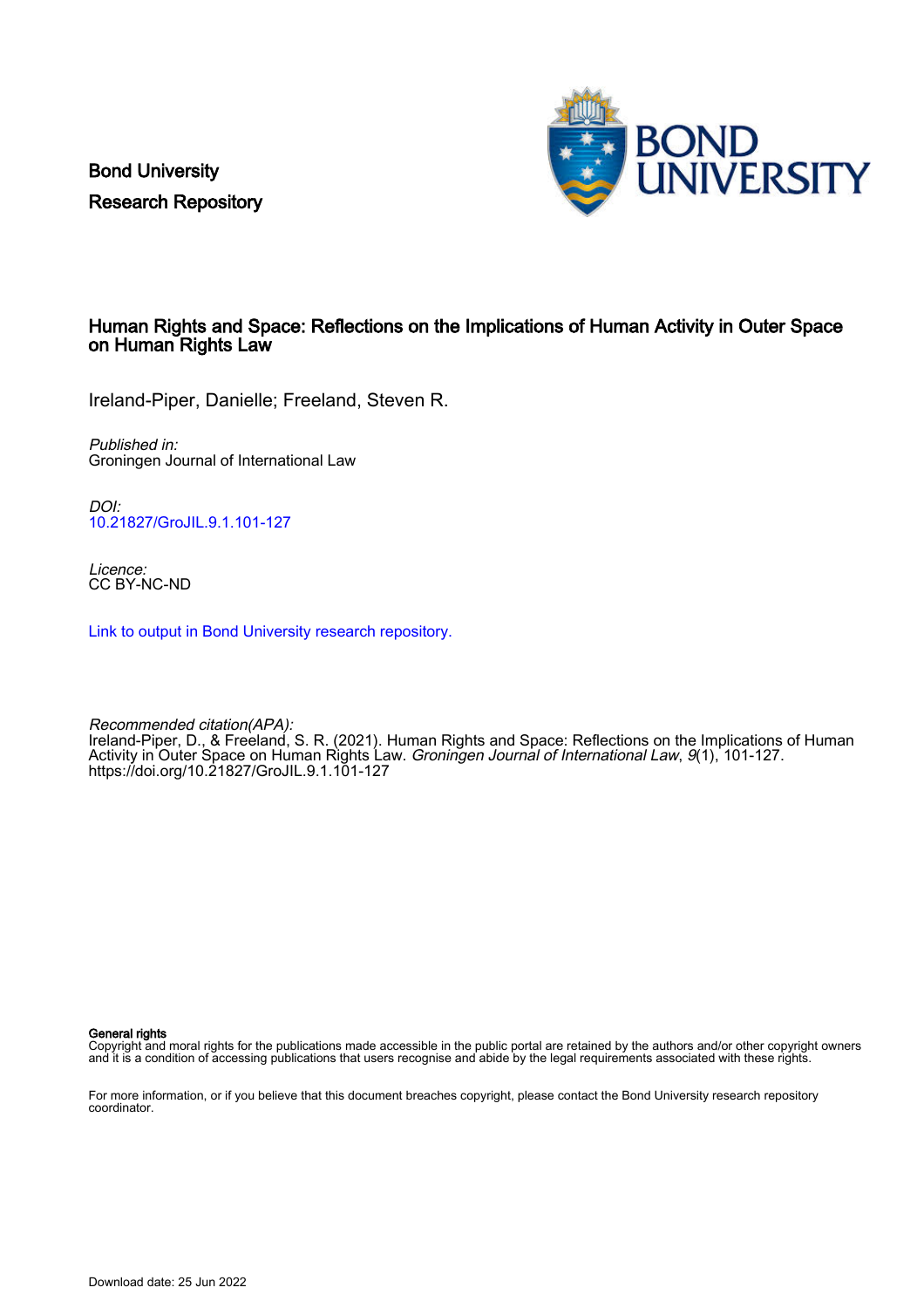# Human Rights and Space: Reflections on the Implications of Human Activity in Outer Space on Human Rights Law

Danielle Ireland-Piper\* & Steven Freeland\*\* DOI: 10.21827/GroJIL.9.1.101-127

#### Keywords

OUTER SPACE; HUMAN RIGHTS; INTERNATIONAL LAW; TECHNOLOGY; EXTRATERRITORIAL

#### Abstract

What are the implications of human activity in outer space for international human rights law? In this article, we reflect on these questions with a view to advancing dialogue on the intersection between space law and human rights. We do so by considering the impact of extra-terrestrial human activities such as access to space and remote-sensing activities, space debris, space mining, the weaponisation and militarization of space, and the assertion of criminal jurisdiction extra-terrestrially. Ultimately, we conclude that human activity in space has significant consequences for the advancement of human rights. While, in our view, existing legal frameworks on international human rights law apply extra-terrestrially, there is still scope for specialist frameworks guarding human rights law in the context of human activity in outer space.

"To confine our attention to terrestrial matters would be to limit the human spirit." ~ Stephen Hawking, Astrophysicist

"Space is for everybody. It's not just for a few people in science or math, or for a select group of astronauts. That's our new frontier out there, and it's everybody's business to know about space."

 $\sim$  Christa McAuliffe, Teacher and Challenger Astronaut

### I. Introduction – a Confluence of Two Regimes

In its 2004 advisory opinion, *Legal Consequences of the Construction of a Wall in the Occupied*  Palestinian Territory (Wall *Opinion*),<sup>1</sup> the International Court of Justice held that a State party to the *International Covenant on Civil and Political Rights* remains legally bound to comply with its provisions, even when exercising jurisdiction outside its national territory.<sup>2</sup>

This work is licensed under the Creative Commons Attribution-NonCommercial-NoDerivatives 4.0 International License. To view a copy of this license, visit http://creativecommons.org/licenses/by-nc-nd/4.0/.

Associate Professor of Law, Bond University.

<sup>\*\*</sup> Emeritus Professor of Law, Western Sydney University; Professorial Fellow, Bond University. Our sincere thanks are owed to Jane Andrews for her excellent research and editing assistance. Thanks also to the blind peer reviewers for their helpful comments which served to improve our work.

<sup>&</sup>lt;sup>1</sup> *Legal Consequences of the Construction of a Wall in the Occupied Palestinian Territory* (Advisory Opinion) [2004] ICJ Rep 136 (Wall Opinion).

 $2$  ibid 179. Israel was found to be bound by its obligations under the International Covenant on Civil and Political Rights on the basis that it was exercising a type of territorial jurisdiction over Occupied Palestine; see, also, the decision of the European Court of Human Rights in the case of *Bankovic and Others v Belgium and Others* App no 52207/99 (ECtHR, 12 December 2001). In that case, an application by six citizens of the Federal Republic of Yugoslavia asserted that the bombing of a radio and television building by North Atlantic Treaty Organisation (NATO) during the Kosovo crisis in April 1999, in which a number of people were killed, violated the right to life in art 2, and the freedom of expression in art 10, of the Convention for the Protection of Human Rights and Fundamental Freedoms (European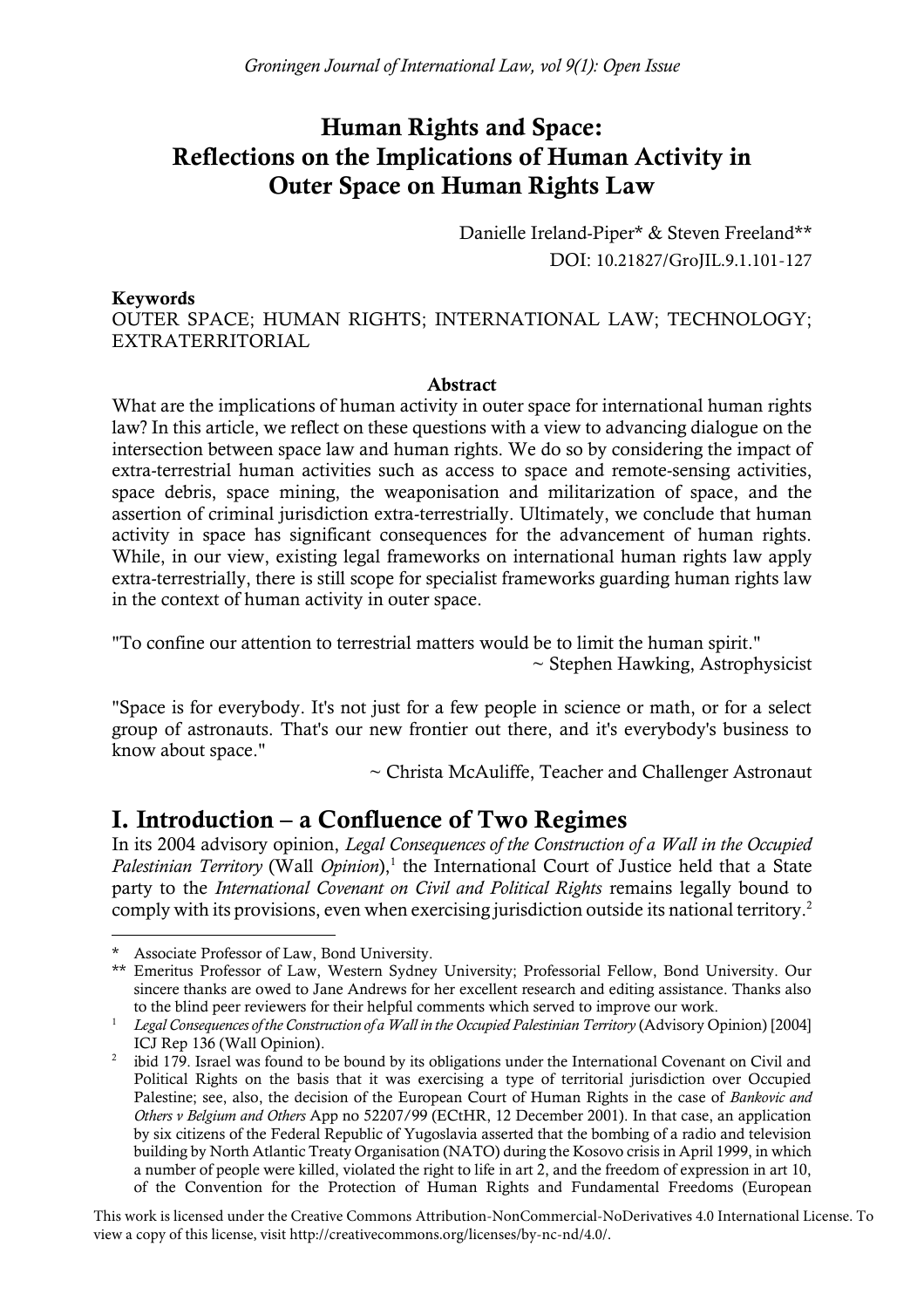What, then, is the relationship between outer space (which by definition is regarded as an area beyond national jurisdiction) and international human rights law? What implications does inevitable increasing human activity in space have on the realisation of and adherence to human rights norms? As observed by the United Nations General Assembly in its *Declaration on the Use of Scientific and Technological Progress in the Interest of Peace and for the Benefit of Mankind*:

… while scientific and technological developments provide ever increasing opportunities to better the conditions of life of peoples and nations, in a number of instances they can give rise to social problems, as well as threaten the human rights and fundamental freedoms of the individual.<sup>3</sup>

Space has relevance for many aspects of human life. For example, remote sensing technologies can be useful to health, agriculture, environment, disaster management, education, transportation, communication, and humanitarian assistance. There is also some speculation that, at some point in human history, outer space will include 'colonies [we think that this is perhaps more accurately to be described as 'permanent settlements'] established, operated, and populated'<sup>4</sup> by humans.

Human activity in outer space may also bring with it the darker side of human nature – including the potential for human rights abuses and armed conflict. Sadly, 'one enduring characteristic of humankind since its existence on Earth has been its willingness to engage in intraspecies warfare'.<sup>5</sup> Nonetheless, space also brings possibilities for the improvement of knowledge, science, and other beneficial developments for humanity.

In these respects, outer space asserts a far greater influence upon the directions taken by humankind than one might at first instance imagine – yes, the exploration and use of outer space has been designated as the 'province of [hu]mankind',<sup>6</sup> but outer space is not only a place for us to venture to in order to explore and exploit. Our myriad uses of outer space have real impacts upon all on Earth every day of our lives. This is expressly recognized, for example, in the preamble of the *Outer Space Treaty*, paragraphs 2 and 3 of which confirm that, at the time these principles had been codified, the international community had:

<span id="page-2-0"></span>Recogniz[ed] the common interest of all mankind in the progress of the exploration and use of outer space for peaceful purposes,

and

Convention on Human Rights, as amended) (ECHR). The Court declared the application inadmissible on the basis that there was no jurisdictional link between the victims of the act and the respondent States. For background to the bombing, see Steven Freeland 'The Bombing of Kosovo and the Milosevic Trial: Reflections on Some Legal Issues' (2002) Australian International Law Journal 150.

<sup>&</sup>lt;sup>3</sup> UNGA Res 3384 (1975) GAOR  $30<sup>th</sup>$  Session Supp 16.

<sup>4</sup> Taylor Hardenstein, 'In Space, No One Can Hear You Contest Jurisdiction: Establishing Criminal Jurisdiction on the Outer Space Colonies of Tomorrow' (2016) 81 Journal of Air Law and Commerce 251, 282.

<sup>5</sup> Steven Freeland and Ram S. Jakhu, 'Promoting Peace from Above? Utilising Space for the Prevention and Prosecution of Human Rights Violations' in Aram Daniel Kerkonian (ed) *Global Space Governance and the UN 2030 Agenda* (McGill 2019) 22.

<sup>6</sup> See Treaty on Principles Governing the Activities of States in the Exploration and Use of Outer Space, including the Moon and Other Celestial Bodies (adopted 27 January 1967, entered into force 10 October 1967) 610 UNTS 205 (Outer Space Treaty) art 1.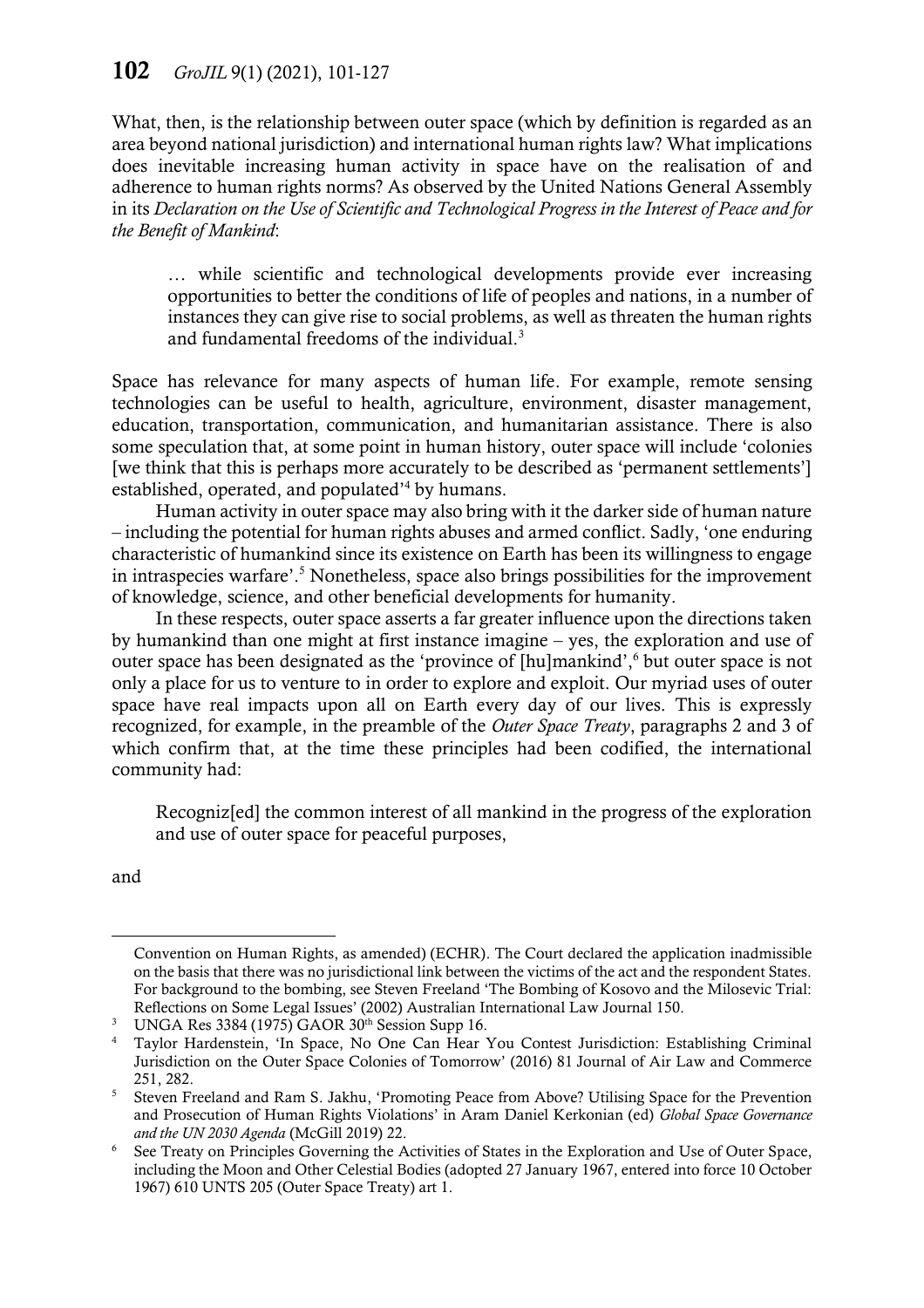Believ[ed] that the exploration and use of outer space should be carried on for the benefit of all peoples irrespective of the degree of their economic or scientific development

In essence, the international legal regulation of outer space is founded on an assumption that space was (at the time) a new frontier and this raised important issues about humanity. We hold the firm view that this is still the case, despite the realities associated with the rapid diversification of space activities to incorporate, for example, military uses, and the increasing involvement in outer space of commercial (private) enterprise, whose agendas may not match up entirely with a spirit of sharing and community.

Given this obvious 'human' face to space activities (both as to cause and effect), it is therefore quite surprising that the interaction and intersection between the specific international legal regime of outer space and the international legal regulation of human rights has not been the subject of greater considered scholarship in the past. Apart from a small number of interesting commentaries,<sup>7</sup> these two legal paradigms have largely been considered in isolation, even though their formal codification coincided from a temporal viewpoint, and even though the same actors were involved in the detailed conversations and negotiations that led to their finalization.

The two legal regimes are largely products of the post-Second World War period. From the perspective of outer space, the late 1940s saw a ratcheting up of distrust between the 'west' and 'east', giving rise to diplomatic tensions and, ultimately, the onset of the 'Cold War'. This geopolitical rivalry saw the two main protagonists, the Soviet Union and the United States, intensify their efforts to build upon the weapons-related technology that had been developed during the war period, including in the area of rocket technology. Both superpowers made significant strides towards developing space capabilities, and devoted significant resources towards that end.

In the end, on 4 October 1957, a Soviet space object, Sputnik I, was launched and subsequently orbited the Earth over 1,400 times during the following three-month period. This milestone heralded the dawn of the space age, the space race, and the legal regulation of the use and exploration of outer space. There then followed an intense period of international discussion and consideration of how best to provide for a framework of legal principles to regulate human activities in outer space, culminating in the first instance in the *Outer Space Treaty*.

<span id="page-3-0"></span>The Second World War had also starkly illustrated the horrors that flow from a gross and systematic violation of human rights and human dignity. Up until that time, there were barely any international instruments that addressed the concept or content of the fundamental rights of the individual. Indeed, the reference in the United Nations Charter to the international community's determination 'to reaffirm faith in fundamental human rights, in the dignity and worth of the human person, in the equal rights of men and women and of nations large and small',<sup>8</sup> was in more practical terms recognition of the need to codify these rights as a first step towards the promotion and protection of those ideals, in order to have any chance of avoiding such catastrophes again (sadly, subsequent history suggests that we have thus far failed in this regard).

<sup>7</sup> See for example Irmgard Marboe, 'Human Rights Considerations for Space Activities' in Stephan Hobe and Steven Freeland (eds), *In Heaven as on Earth? The Interaction of Public International Law on the Legal Regulation of Outer Space* (Institute of Air and Space Law of the University of Cologne 2013) 135. See also references at footnote 1 of that chapter.

<sup>&</sup>lt;sup>8</sup> Charter of the United Nations (adopted 26 June 1945, entered into force 1968) (UN Charter).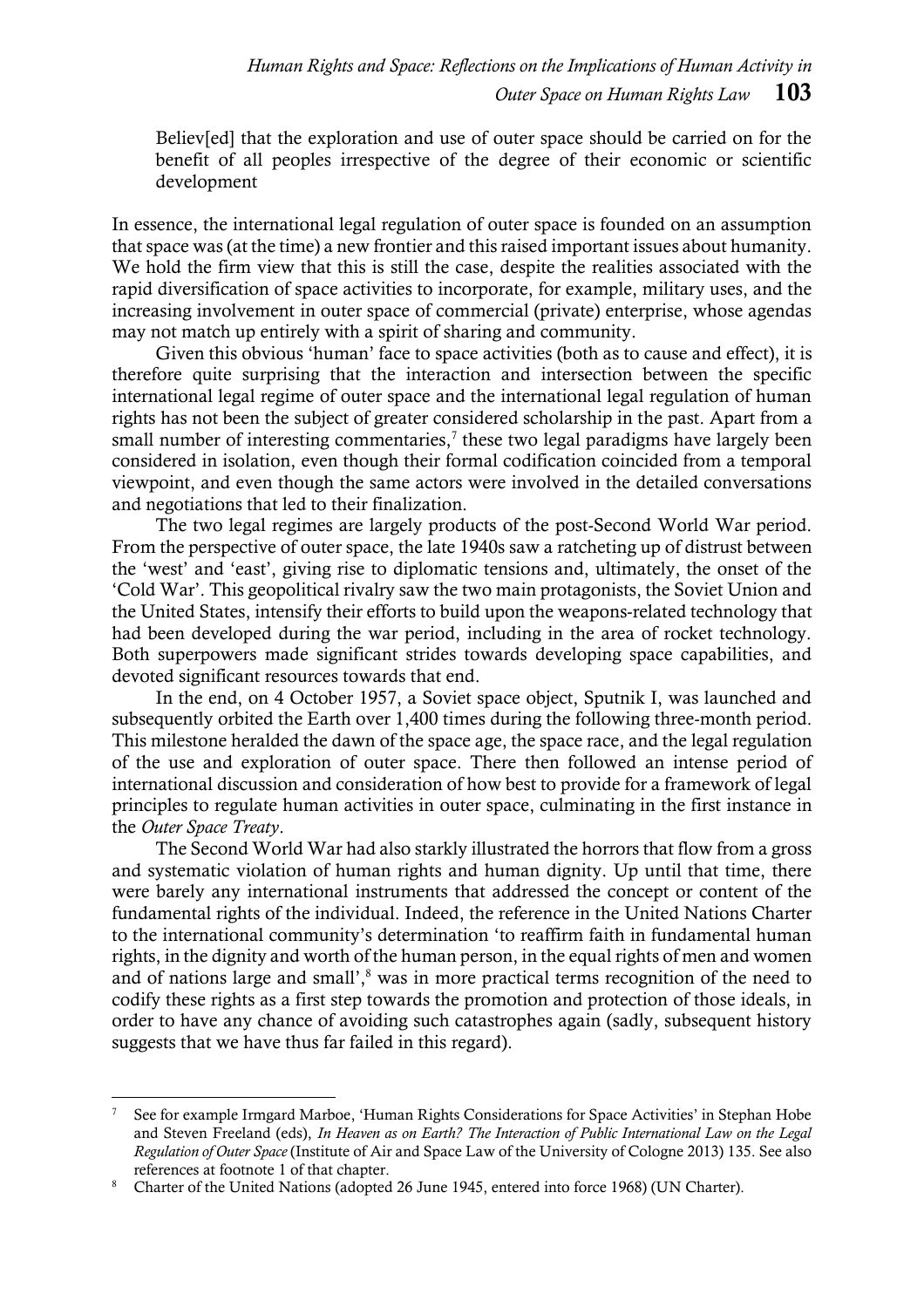<span id="page-4-0"></span>The first stages of this human rights' 'movement' saw the conclusion of several very significant legal instruments that set out to codify the fundamental rights and freedoms that underpin international human rights law. The 'twin covenants' of  $1966$ ,  $9$  which incorporate into treaty form the principles set out in the 1948 Universal Declaration of Human Rights,<sup>10</sup> were being negotiated – sometimes quite fiercely – while the same time that the space race had begun, and the most important ground-rules of space law were being developed.

<span id="page-4-2"></span>In both instances, the same geopolitical rivalries and ideological differences shaped the final structure of each regime. A fact not often acknowledged is that the *ICCPR* and *ICESCR* were finalized by the United Nations General Assembly and opened for signature on 16 December 1966, just a matter of a few weeks before the *Outer Space Treaty* (27 January 1967).

The development of these two legal regimes also coincided with a process of decolonization, largely under the stewardship of the United Nations system. Both the UN Charter and the twin covenants make express reference to the right of self-determination of 'peoples',<sup>11</sup> and this galvanized a momentum that ultimately led to the establishment of a significant number of new States in the period between the 1950s and 1970s, many of these in Asia and Africa.<sup>12</sup> Most of these new States were established as a result of decolonization, and with this newly-won independence came the clear resolve of those States to be fiercely independent and to reject as much as possible the geopolitics and single-minded resource exploitation that had existed during the time of colonialism.

This stance is reflected, for example, by the opening paragraph of the *Outer Space Treaty*, which demands that the exploration and use of outer space is to be 'for the benefit and in the interests of all countries, irrespective of their degree of economic or scientific development'.

Nonetheless, this period was also characterized by an increasing divide, both in actual but also ideological terms, between what became known as 'developed' and 'developing' States – a division that formed an important, and sometimes controversial<sup>13</sup>

<span id="page-4-1"></span> $\overline{a}$ 9 International Covenant on Civil and Political Rights (adopted 16 December 1966, entered into force 23 March 1976) 999 UNTS 171 (ICCPR); International Covenant on Economic, Social and Cultural Rights (adopted 16 December 1966, entered into force 3 January 1976) (ICESCR). Collectively these two instruments are often referred to as the 'twin covenants'.

<sup>&</sup>lt;sup>10</sup> Universal Declaration of Human Rights (adopted 10 December 1948) UNGA Res 217 A(III) (UDHR). Reference should also be made to other very significant treaties finalised at that time, including the Convention on the Prevention and Punishment of the Crime of Genocide (adopted 9 December 1948, entered into force 12 January 1951) 78 UNTS 277; Geneva Convention for the Amelioration of the Condition of the Wounded and Sick in Armed Forces in the Field (adopted 12 August 1949, entered into force 21 October 1950) 75 UNTS 31 (First Geneva Convention); Geneva Convention for the Amelioration of the Wounded, Sick, and Shipwrecked Members of Armed Forces at Sea (adopted 12 August 1949, entered into force 21 October 1950) 75 UNTS 85 (Second Geneva Convention); Geneva Convention Relative to the Treatment of Prisoners of War (adopted 12 August 1949, entered into force 21 October 1950) 75 UNTS 135 (Third Geneva Convention); Geneva Convention Relative to the Protection of Civilian Persons in Time of War (adopted 12 August 1949, entered into force 21 October 1950) 75 UNTS 287 (Fourth Geneva Convention); Convention for the Protection of Human Rights and Fundamental Freedoms (adopted 4 November 1950, entered into force 3 September 1953) 213 UNTS 221 (ECHR).

<sup>&</sup>lt;sup>11</sup> See UN Charter (n [8\)](#page-3-0) art 1(2); ICCPR (n [9\)](#page-4-0) art 1(1); ICESCR (n 9) art 1(1).

<sup>&</sup>lt;sup>12</sup> For example, at the time of the adoption of the UDHR  $(n 10)$  in 1948, the membership of the United Nations stood at 56. By 1967, when the 'twin covenants' (n 9) and the Outer Space Treaty (n 6) had been finalised, this number had more than doubled.

<sup>&</sup>lt;sup>13</sup> See Agreement Governing the Activities of States on the Moon and other Celestial Bodies (adopted 18 December 1979, entered into force 11 July 1984) 1363 UNTS 3 (Moon Agreement) art 11(7)(d).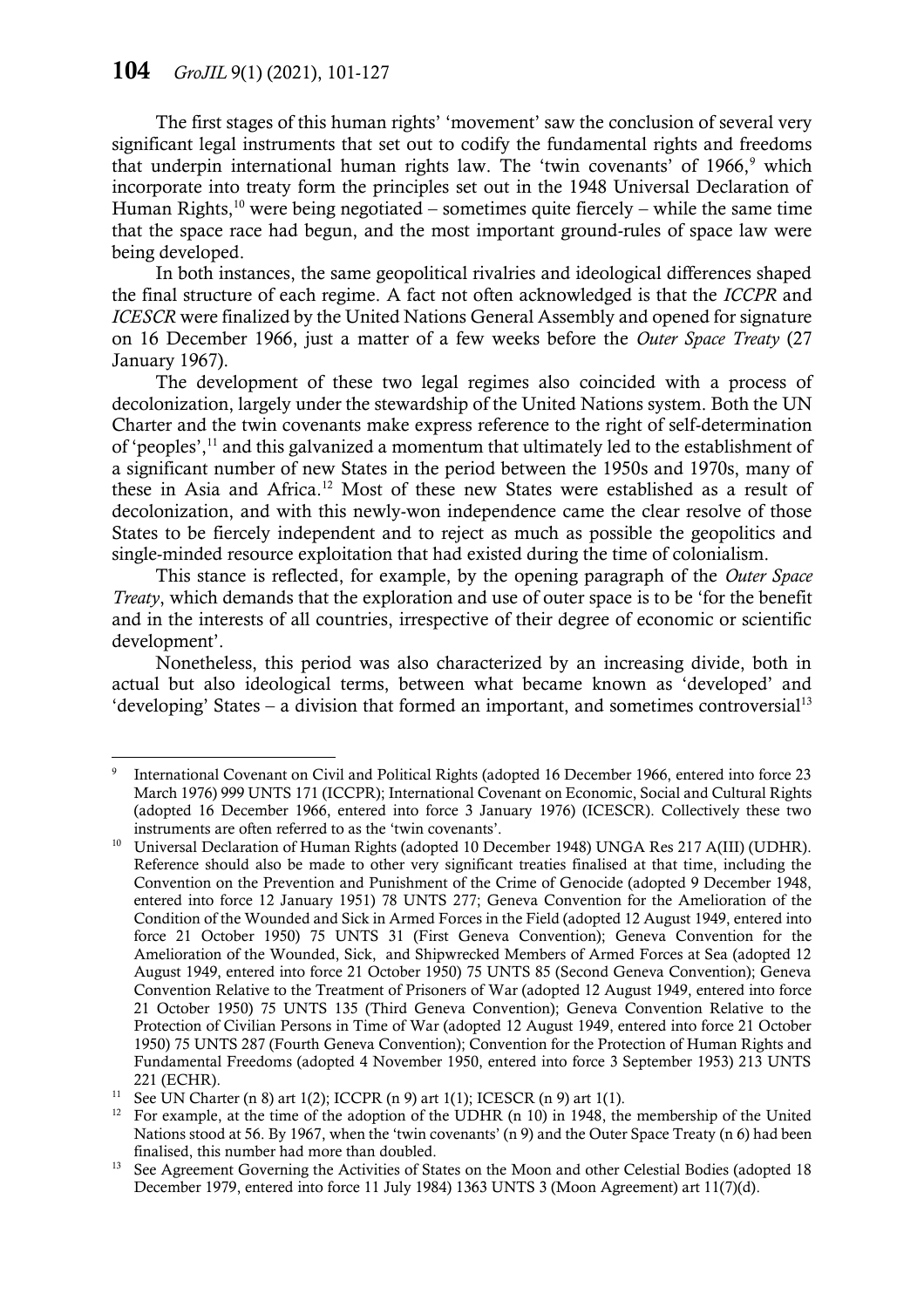<span id="page-5-0"></span>element in the formulation of various of the space law source documents.<sup>14</sup> Moreover, the overall trusteeship of the two international legal regimes remains to a large degree (although not exclusively) within the United Nations; space law through the United Nations Committee on the Peaceful Uses of Outer Space (UNCOPUOS) and its secretariat the United Nations Office of Outer Space Affairs (UNOOSA), and human rights law through a series of Charter Bodies, including the Office of the High Commissioner for Human Rights (OHCHR), the Human Rights Council (which replaced the United Nations Commission on Human Rights in 2006) and the Economic and Social Council (ECOSOC), as well as various United Nations Treaty Bodies such as the Human Rights Committee, which was established to monitor compliance with the *ICCPR*.

In addition to their shared historical antecedents, the lack of a coordinated analysis of these coinciding regimes is also at odds with the structure of outer space regulation itself. It is undisputed that, from a 'legal rules' perspective, the international regulation of outer space – past, present and future - is 'embedded' in international law. It is not an esoteric and separate paradigm limited solely to the *lex specialis* of space law, which is based primarily on a series of United Nations Space Treaties. Whilst these instruments are, of course, the important baseline for the applicable legal framework, other aspects of international law, including the *jus ad bellum*, international environmental law, international air law and international trade law, are all relevant and may provide guidance to resolve space-related issues and disputes. In a sense, this is an obvious point, particularly given the complexity of human activities in space and their impacts on all of us, but one that is worth emphasizing.

The space-related instruments cannot and do not purport to provide a comprehensive legal framework for every activity, nor for every contingency that may arise. It has often been noted that, whist it is clear that the fundamental principles in the UN Space Treaties, particularly the *Outer Space Treaty*, are relevant and applicable to all space activities, there are *lacunae* within these instruments with respect to the specifics of many space activities, a trend that continues to increasingly show itself as new uses of space are being contemplated, developed and undertaken that would almost certainly have been outside of the contemplation of the drafters of those documents in the 1960s and 1970s.

For example, since that time, seven private citizens or 'space tourists' have paid to go to space.<sup>15</sup> On 13 December 2018, Virgin Galactic, conducted their first trip to 'nearspace' with Virgin's spaceplane VSS Unity reaching an altitude of 82.7 kilometers (51.4 miles).<sup>16</sup> There is now considerable interest in mining natural resources in space and legal debate as to whether - and the extent to which – that is permitted. In short, the development that will ultimately enable activities like space mining and large-scale space tourism to be undertaken will create interactions between humans and states which the existing treaty regimes simply did not anticipate.

<sup>&</sup>lt;sup>14</sup> See for example UNGA Res  $37/92$  (1982) GAOR  $37<sup>th</sup>$  Session Supp 51 (Broadcasting Principles) principles 2, 6, 11; UNGA Res 41/65 (1986) GAOR 41<sup>st</sup> Session Supp 53 (Remote Sensing Principles) principles II, IX, XII, XIII; UNGA Res 47/68 (14 December 1992) UN Doc A/SPC/47/L.6 (Principles to Use of Nuclear Power Sources in Outer Space) principle 7(2)(b); UNGA Res 51/122 (1996) GAOR 51<sup>st</sup> Session (Use of Space for Benefit and Interest of All States).

<sup>15</sup> 'Space tourists paying \$71 million each to be first all-private International Space Station Crew' *ABC News Online* (27 January 2021) <https://www.abc.net.au/news/2021-01-27/1st-private-space-crew-paying-71m-each-to-fly-to-station/13096360>

<sup>&</sup>lt;sup>16</sup> Mike Wall, 'Virgin Galactic's SpaceShipTwo Reaches Space for 1st Time in Historic Test Flight' (Space, 13 December 2018) <https://www.space.com/42716-virgin-galactic-spaceshiptwo-unity-reachesspace.html>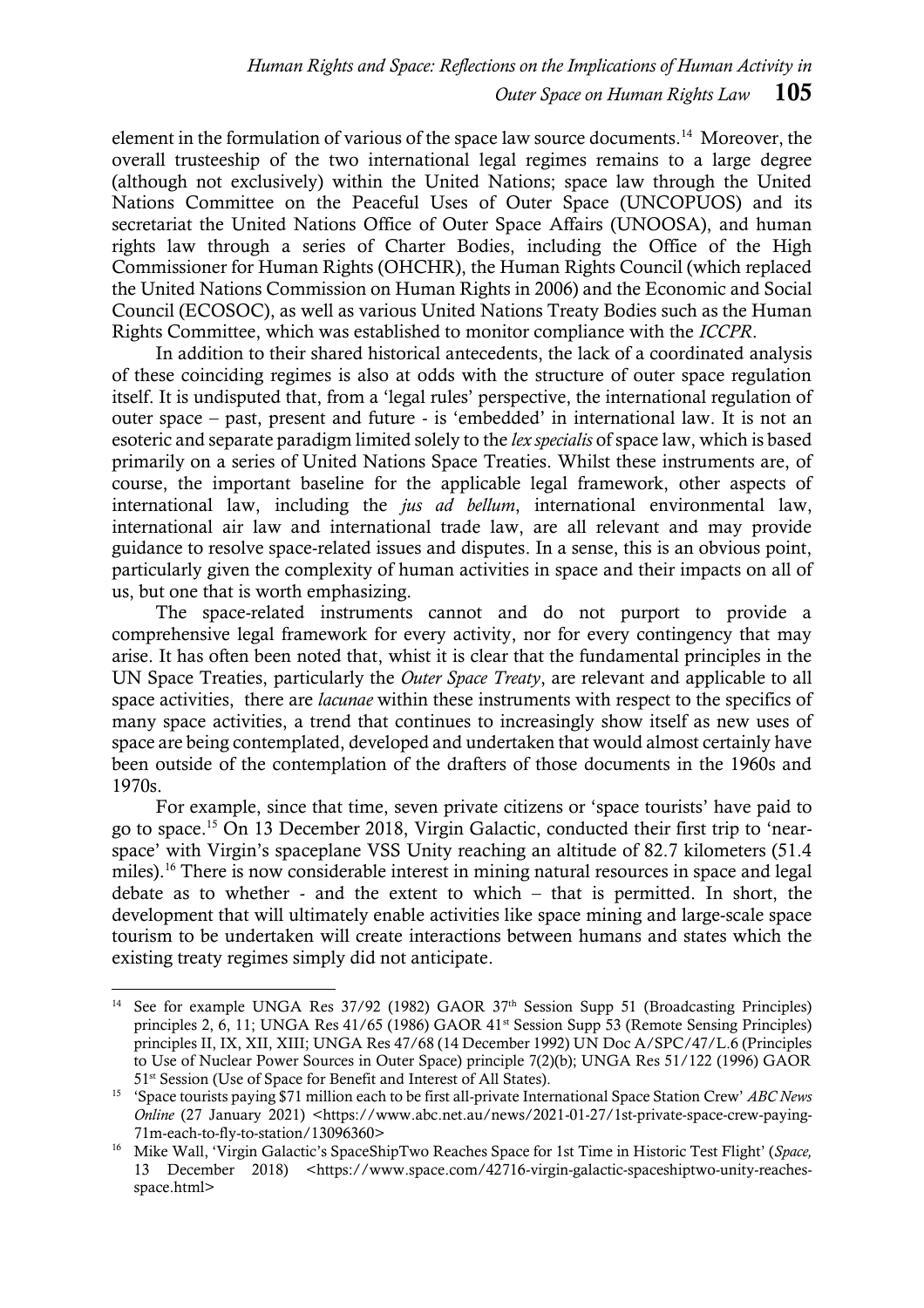Notwithstanding the continuing applicability of the fundamental framework of space principles, in such cases, were the need to arise, it would often become necessary to draw upon other areas of (international) law to resolve a particular dispute.

This is also a logical consequence of the wording of article III of the Outer Space Treaty, which requires that activities in the exploration and use of outer space are to be carried out 'in accordance with international law, including the Charter of the United Nations'. Various authors have previously sought to highlight this point in relation to other international law contexts, $17$  and it remains no less relevant when it comes to the relationship between the regulation and conduct of outer space activities and the fundamental human rights of individuals on Earth.

In this article, we reflect on these questions with a view to advancing dialogue on the intersection between space activity, space law, and international human rights law. We do so by considering the impacts of certain aspects of extra-terrestrial activity, including access to space, remote sensing-activities, the increasing implementation of artificial intelligence into space technology, space debris, assertions of criminal jurisdiction in outer space, space mining, and the weaponisation and militarization of space. Each of these activities is briefly described and then its relationship with, and/or implications for human rights is considered.

First, and by way of background, we 'recap' the premise of international human rights law and the fundamentals of space law. This is not intended as a complete analysis of either body of law but rather is simply undertaken by way of 'scene-setting' for our analysis in the substantive parts of this article.

# II. Background

### A. Recapping Human Rights Law

We do not purport to provide a comprehensive summary of all aspects of international human rights law in this background section, and nor would that be possible. Rather, we instead include a brief overview of the basic frameworks of international human rights law, so as to equip a person not familiar with the relevant principles with a basic understanding of the relevant (at least for the purposes of this article) foundational instruments and mechanisms and basic human rights literacy.

At its most basic, to have a right is to have a claim recognised by the relevant governing rules. The relevant 'rules' of human rights law include a number of international treaties, as well as customary international law, and regional and domestic law.

### i. Sources of international human rights law

As a starting point, the *Charter of the United Nations*, which came into force on the 24 October 1945, opens with a commitment to 'reaffirm faith in fundamental human rights, in the dignity and worth of the human person, in the equal rights of men and women and of nations large and small'. This language was subsequently adopted in the Preamble of *Universal Declaration of Human Rights* (*UDHR*) in 1948, along with a 'recognition of the inherent dignity and of the equal and inalienable rights of all members of the human family is the foundation of freedom, justice and peace in the world' and that 'human rights should be protected by the rule of law'.

<sup>&</sup>lt;sup>17</sup> See for example Ram Jakhu and Steven Freeland, 'The Relationship between the United Nations Space Treaties and the Vienna Convention on the Law of Treaties' in Scott Hatton (ed) *Proceedings of the International Institute of Space Law* (Eleven International Publishing 2012) 375; Ram Jakhu and Steven Freeland, 'The Sources of International Space Law' in Scott Hatton (ed) *Proceedings of the International Institute of Space Law* (Eleven International Publishing 2013) 461.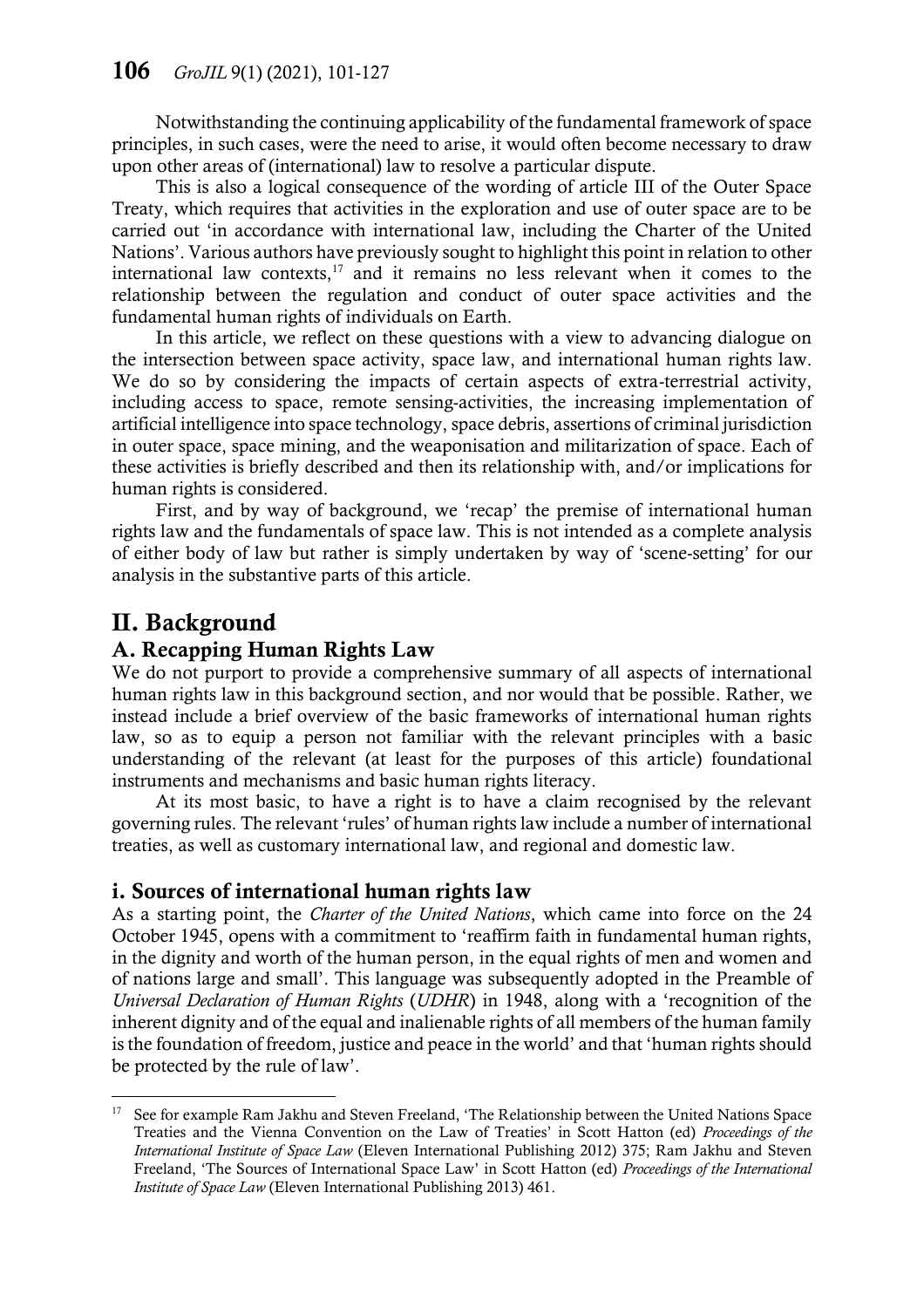The *UDHR* is one of the key instruments that make up the International Bill of Human Rights,<sup>18</sup> along with the *International Covenant on Civil and Political Rights (ICCPR)*<sup>19</sup> and the *International Covenant on Economic, Social and Cultural Rights (ICESCR)*, <sup>20</sup> which both came into effect in 1976. For breaches of the *ICCPR*, individuals can institute proceedings before the Human Rights Committee, $21$  and an individual complaints mechanism is provided for in an optional protocol to the *ICESCR* came into force in 2013.<sup>22</sup> Human rights mechanisms are also present at the regional level. $^{23}$ 

As a matter of international law, however, a treaty is only binding on states that have ratified. Article 34 of the *Vienna [Convention](http://legal.un.org/ilc/texts/instruments/english/conventions/1_1_1969.pdf) on the Law of Treaties* expressly provides that 'A treaty does not create either obligations or rights for a third State without its consent'. However, the Vienna Convention also affirms in Article 38 that a non-party to a treaty containing a particular norm can still be bound by a similar norm found in customary international law. Sources of human rights obligations can be found at customary international law (which itself is made out by both a) established state practice and b) opinion juris, the belief of states they are bound) as well as in regional and domestic human rights law. For example, rights recognised under customary international law include a prohibition against torture, the prohibition against genocide, the right of selfdetermination and principles of fair trial.

#### ii. Positive and negative rights

Human rights law includes both positive obligations and injunctions on particular types of state interference. For example, the rights contained in the *ICCPR* are commonly treated as rights which should be free from State interference, such as freedom of movement, peaceful assembly, the freedom of thought and religion, equality before the law, and prohibitions on practices such as torture, slavery, and arbitrary arrest and detention. By

 $\overline{a}$ <sup>18</sup> Note, there are, however, a plethora of other international agreements relating to human rights, including the International Convention on the Elimination of All Forms of Racial Discrimination (adopted 32 December 1965, entered into force 4 January 1969) 660 UNTS 195 (ICERD); Convention on the Elimination of All Forms of Discrimination against Women (adopted 18 December 1979, entered into force 3 September 1981) 1249 UNTS 13 (CEDAW); Convention against Torture and Other Cruel, Inhuman or Degrading Treatment or Punishment (adopted 10 December 1984, entered into force 26 June 1987) 1465 UNTS 85 (CAT); Convention on the Rights of the Child (adopted 20 November 1989, entered into force 2 September 1990) 1577 UNTS 3 (CRC); and Convention on the Rights of Persons with Disabilities (adopted 13 December 2006, entered into force 3 May 2008) 2515 UNTS 3. Further, a number of the foundational conventions have associated optional protocols, such as the Optional Protocol to the International Covenant on Economic, Social and Cultural Rights (adopted 10 December 2008, entered into force 5 May 2013) UN Doc A/64/435 and the Optional Protocol to the International Covenant on Civil and Political Rights (adopted 16 December 1966, entered into force 23 March 1976) 999 UNTS 171.

<sup>&</sup>lt;sup>19</sup> ICCPR (n [9\)](#page-4-0).<br><sup>20</sup> ICESCR (n 9)

<sup>&</sup>lt;sup>20</sup> ICESCR (n [9\)](#page-4-0).

<sup>21</sup> Office of the High Commissioner of Human Rights, 'Monitoring civil and political rights' (*United Nations Human Rights*, 16 July 2014) <http://www.ohchr.org/en/hrbodies/ccpr/pages/ccprindex.aspx>

<sup>&</sup>lt;sup>22</sup> Office of the High Commissioner of Human Rights, 'Committee on Economic, Social and Cultural Rights' (*United Nations Human Rights*, 16 July 2014) <http://www.ohchr.org/en/hrbodies/cescr/pages/cescrindex.aspx>

<sup>&</sup>lt;sup>23</sup> The European Court of Human Rights, for example, can hear complaints by individuals of violations of the ECHR (n 10). The *African Court on Human and Peoples' Rights* was established by African countries. It is intended to complement the functions of the African Commission on Human and Peoples' Rights. By way of further example, the *Inter-American Human Rights Commission* is a quasi-judicial body established by the Charter of the Organisation of American States and the American Convention on Human Rights.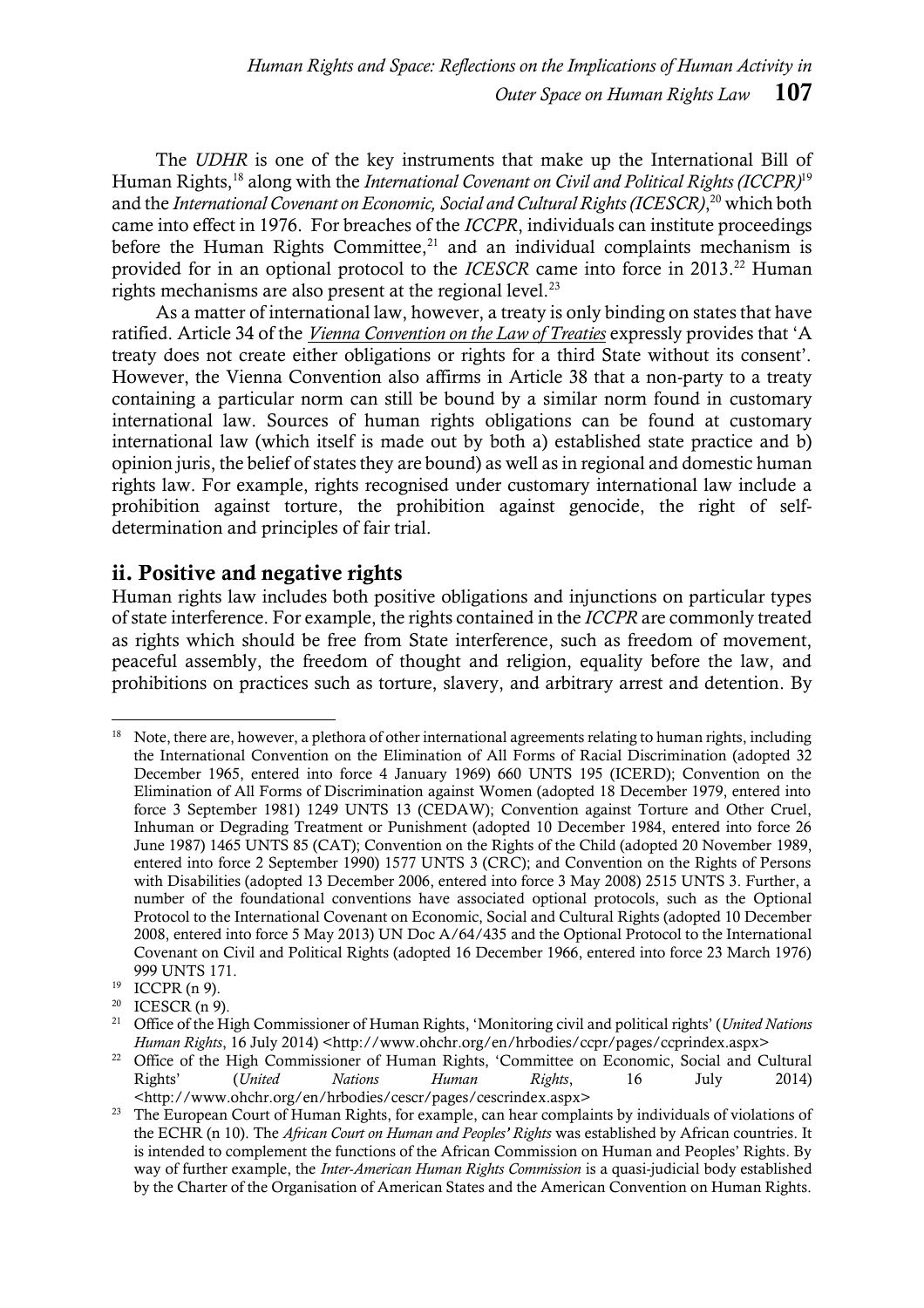contrast, the rights contained in *ICESCR* are perceived to pose positive obligations, albeit in some circumstances on a 'best efforts' basis. For example, *ICESCR* includes the right to work, to enjoyment of just and favourable conditions of work, the right of all peoples to freely dispose of their natural wealth and resources, the right to an adequate standard of living, including adequate food, clothing and housing, the highest attainable standard of physical and mental health, the right to education, the right to take part in cultural life; and the right to enjoy the benefits of scientific progress and its applications.

## iii. Individuals as the subject of human rights law

Unlike many other areas of international law, international human rights law, along with international criminal law, recognises individual persons as the subject of rights and duties (as distinct from only nation states being the subject of rights and duties to one another which is by far the most typical case in other areas of international law). This means that individuals in outer space may both owe (such as the obligation to not persecute or discriminate on the basis of gender, race, religion, etc) and be owed human rights obligations (such as the right to health, fair trial rights, access to education and the benefits of scientific knowledge, and so forth).

## iv. Extraterritorial human rights obligations

While jurisdiction (in this context, meaning the extent of public authority over conduct) is primarily territorial, customary international law recognises a number of bases on which the state may have legal authority to act extraterritorially, including the nationality principle, the universality principle, the effects doctrine and protective principle of jurisdiction.<sup>24</sup> Some contemporary commentary on these principles suggests they are outdated, particularly in the context of cyber space<sup>25</sup> and increased human activity in outer space. However, setting that claim aside for now, in terms of extraterritorial legal obligations (as opposed to extraterritorial legal authority), the traditional starting point for human rights and jurisdiction has been that:

A state is not responsible under human rights law for every act or omission by any person that arises within its jurisdiction. However, a state's responsibility under human rights law is limited by its jurisdiction. That is, a state cannot be responsible for acts or omissions under human rights law that fall outside its jurisdiction.<sup>26</sup>

Notwithstanding that, all major international human rights courts and tribunals have tended to accept that extraterritorial human rights obligations arise 'when a state has

 $\overline{a}$ <sup>24</sup> For further and detailed discussion of the principles of jurisdiction at international law, see for example Danielle Ireland-Piper, 'Recapping Extraterritorial Jurisdiction' in *Extraterritoriality in East Asia: Extraterritorial Criminal Jurisdiction in China, Japan, and South Korea* (Edward Elgar 2021); Danielle Ireland-Piper, *Accountability in Extraterritoriality: An International and Comparative LawPerspective*(Edward Elgar, 2017); Danielle Ireland-Piper, 'Prosecutions of extraterritorial criminal conduct and the abuse of rights doctrine' (2013) 9 Utrecht Law Review 68; Danielle Ireland-Piper, 'Extraterritorial Criminal Jurisdiction: Does the Long Arm of the Law Undermine the Rule of Law?' (2012) 13 Melbourne Journal of International Law 122.

<sup>25</sup> See for example Dan Jerker B. Svantesson, 'A new legal framework for the age of cloud computing' (*The Conversation,* 3 February 2015) <http://theconversation.com/a-new-legal-framework-for-the-age-ofcloud-computing-37055>; Dan Jerker B Svantesson, 'Internet & Jurisdiction Global Status Report 2019', (Secretariat of the Internet & Jurisdiction Policy Network 2019) 28.

<sup>&</sup>lt;sup>26</sup> Sarah Joseph and Sam Dipnell, 'Scope of application' in Daniel Moeckli, Sangeeta Shah, and Sandesh Sivakumaran (eds) *International Human Rights Law* (Oxford University Press 2018) 151; see, generally, UNGA Res 56/83 (12 December 2001) 53rd Session, annex.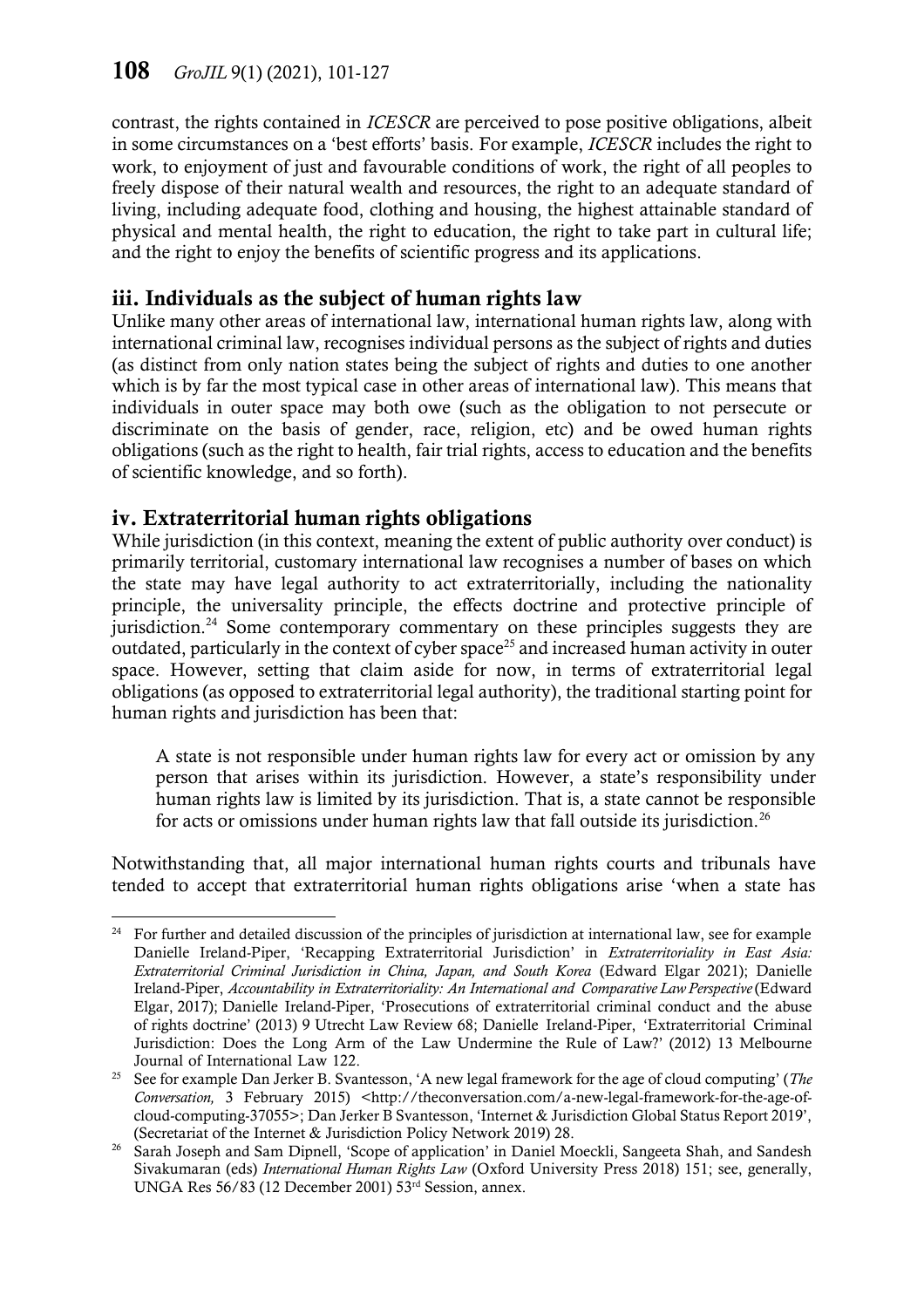effective control of a foreign territory, and when it exercises control over the person whose rights have been allegedly abused'.<sup>27</sup> Further, there is merit to the argument that the 'the concept of jurisdiction in human rights law should be distinguished from that found in general international law'.<sup>28</sup> This is because each has two different objectives: the purpose of jurisdiction in general international law being to delineate spheres of state sovereignty; whereas in human rights law, the purpose of jurisdiction is to define to the applicability of human rights law and to assess state responsibility.<sup>29</sup> In human rights law, jurisdiction is not necessarily territorial, but established by effective control over territory or persons even outside states' territories.

The jurisdictional clauses of the *International Covenant on Civil and Political Rights* provide that State Parties shall respect, ensure, or secure to everyone within their "jurisdiction" the rights recognized by the Convention.<sup>30</sup> In its advisory opinion, *Legal Consequences of the Construction of a Wall in the Occupied Palestinian Territory*, <sup>31</sup> the International Court of Justice held that States parties to the *International Covenant on Civil and Political Rights* should be bound to comply with its provisions, even when exercising jurisdiction outside national territory.<sup>32</sup> The Inter-American Court of Human Rights also considered the extraterritorial application of human rights law in the specific context of transboundary environmental harm.<sup>33</sup> The Court observed:

[...] the exercise of jurisdiction by a State of origin is based on the understanding that it is the State in whose territory or under whose jurisdiction the activities were carried out that has the effective control over them and is in a position to prevent them from causing transboundary harm that impacts the enjoyment of human rights of persons outside its territory.<sup>34</sup>

Further, as Seunghwan Kim has suggested, 'the concept of state sovereignty has begun to undergo a paradigm shift that places extraterritorial human rights concerns … squarely within a legal rather than merely a moral framework'.<sup>35</sup> While writing about the specific context of the principle of non-refoulement and external migration, the point has relevance across a range of human rights obligations. However, there still exists in many countries an accountability gap in regulating extraterritorial action of the State. Domestic courts not subject to regional courts like the European Court of Human Rights may lack the legal basis and/or will to hold the State accountable for extraterritorial action. For example,

Joseph and Dipnell (n 26) 158.

<sup>&</sup>lt;sup>28</sup> Seunghwan Kim, 'Non-Refoulment and Extraterritorial Jurisdiction: State Sovereignty and Migration Controls at Sea in the European Context' (2017) 30 Leiden Journal of International Law 49, 51.

<sup>&</sup>lt;sup>29</sup> Anna Klug and Tim Howe, 'The Concept of State Jurisdiction and the Applicability of the Nonrefoulement Principle to Extraterritorial Interception Measures' in Bernad Ryan and Valsamis Mitsilegas (eds) *Extraterritorial Immigration Control: Legal Challenges* (Brill 2010) 98.

<sup>30</sup> ICCPR (n 9) art 2(1); See, for example, UNHRC 'General Comment 31: The Nature of the General Legal Obligation Imposed on States Parties to the Covenant' (2004) UN Doc CCPR/C/21/Rev.1/Add.13 paras 8, 15, 18.

<sup>&</sup>lt;sup>31</sup> Wall Opinion (n 1).

 $32$  ibid 109. See also (n 2).

<sup>33</sup> Inter-American Court of Human Rights *The Environment and Human Rights* (Advisory Opinion) (2017) OC-23/17.

<sup>34</sup> ibid 102.

<sup>35</sup> Kim (n 28) 49.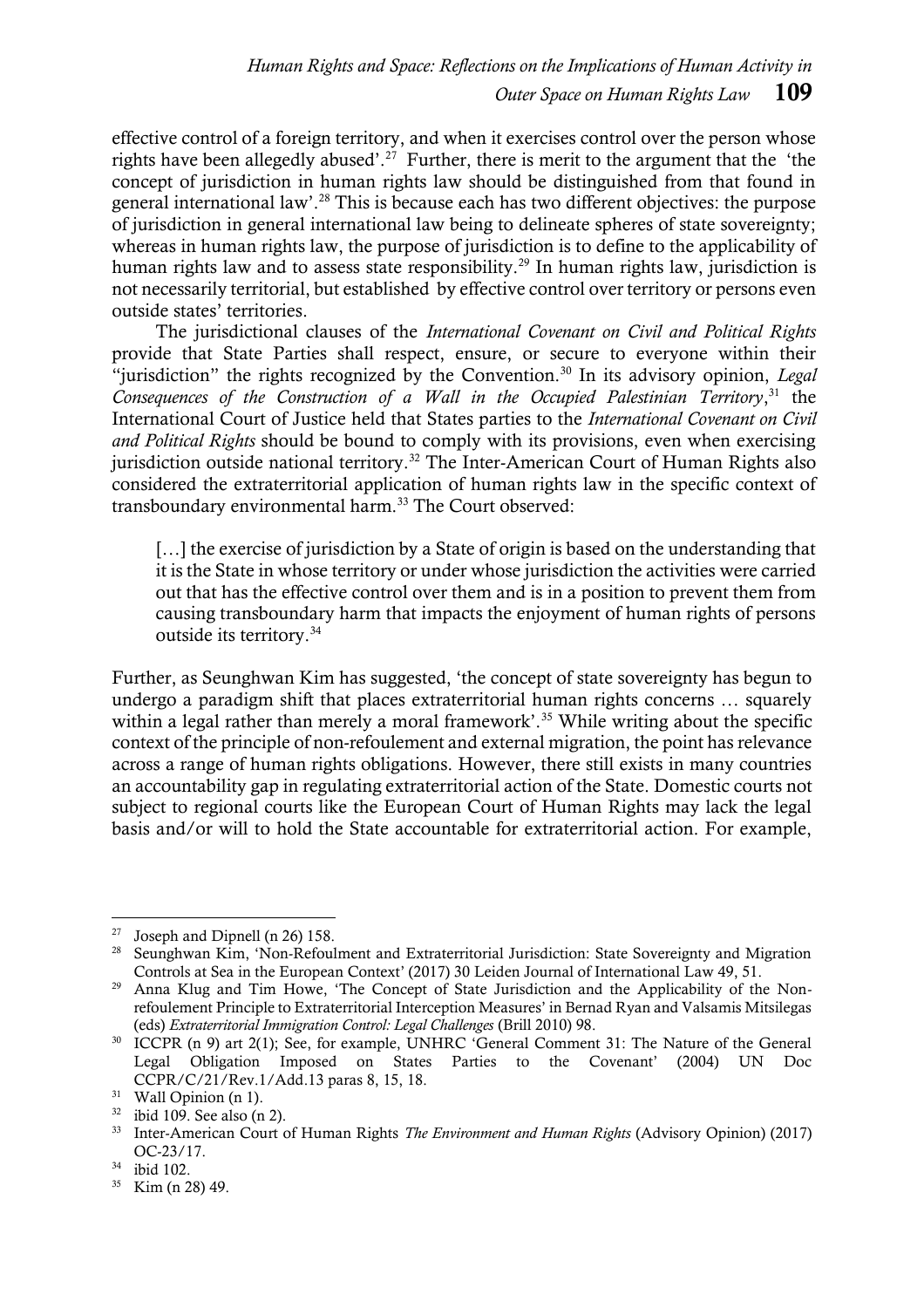courts in Canada and the United States have found that domestic constitutional protections may not apply extraterritorially.<sup>36</sup>

A decision of the High Court of Australia, *Plaintiff M68/2015 v Minister for Immigration and Border Protection,* also illustrates a different sort of accountability gap wherein the extraterritorial involvement of Australian in offshore detention in Nauru was held not to be justiciable by an Australian Court due to the sovereign status of Nauru as a nation state $37$  In essence, this overlooks the capacity for collective and ancillary responsibility at international law, particularly as relates to principles of state responsibility for internationally wrongful acts.<sup>38</sup>

In any event, however, an obvious interpretive issue for current purposes is whether human rights treaties extend extraterritorially into outer space, especially in light of the existence of a *lex specialis* group of space treaties. We suggest that they do, given international human rights law is a part of international law generally, and it is generally accepted (dissenters aside) that international law applies in outer space.<sup>39</sup> In our view, and given the undoubted increased frequency and extent of human presence in space now and into the future, it would seem counter-intuitive to argue that the principles that are to guide the rights of humans on Earth would not also guide the rights of human in space.

Having briefly introduced the foundations of international human rights law, we now recap space law.

#### B. Recapping Space Law

For the most part, space law has historically comprised mainly international law. There are currently five key international treaties specifically governing space: the "*Outer Space Treaty*" <sup>40</sup>; the "*Rescue Agreement*" <sup>41</sup>; the "*Liability Convention*" <sup>42</sup>; the "*Registration Convention*" <sup>43</sup>; and the "*Moon Agreement*".<sup>44</sup> In essence, the *Outer Space Treaty*, as a binding instrument, is also an exhortation to good behaviour: the exploration and use of outer space is to be free, in the interests of all countries, and not subject to a claim of national sovereignty. The Moon and other celestial bodies are to be used only for peaceful purposes. States are prohibited from placing weapons of mass destruction in Earth orbit or outer space and the militarization of celestial bodies is forbidden. States are internationally responsible for national space activities and internationally liable for damage caused by their space objects.

The *Rescue Agreement* requires States to take all possible steps to rescue and assist astronauts in distress and promptly return them to the launching authority, and to provide

<sup>36</sup> See *R v Hape* [2007] SCC 26; *R v Klassen* [2008] BCSC 1762; *Frederick Ker v Peoples of the State of Illinois* 119 US 436 (1886).

<sup>37</sup> *Plaintiff M68/2015 v Minister for Immigration and Border Protection* (2016) 257 CLR 42 (M68).

<sup>38</sup> For an extended discussion of this point, see Danielle Ireland-Piper, *'*Outdated and Unhelpful: The Problem with the Comity Principle and Act of State Doctrine' (2018) 24 Australian International Law Journal 15.

<sup>39</sup> See Outer Space Treaty (n 6) art III which provides *inter alia* that 'activities in the exploration and use of outer space' are to be carried out 'in accordance with international law …'.

<sup>40</sup> ibid.

<sup>&</sup>lt;sup>41</sup> Agreement on the Rescue of Astronauts, the Return of Astronauts and the Return of Objects Launched into Outer Space (adopted 22 April 1968, entered into force 3 December 1969) 672 UNTS 119 (Rescue Agreement).

<sup>&</sup>lt;sup>42</sup> Convention on International Liability for Damage Caused by Space Objects (adopted 29 March 1972, entered into force 1 September 1972) 961 UNTS 187 (Liability Convention).

<sup>43</sup> Convention on Registration on Objects Launched into Outer Space (adopted 14 January 1975, entered into force 15 September 1976) 1023 UNTS 15 (Registration Convention).

<sup>44</sup> Moon Agreement (n [13\)](#page-4-1).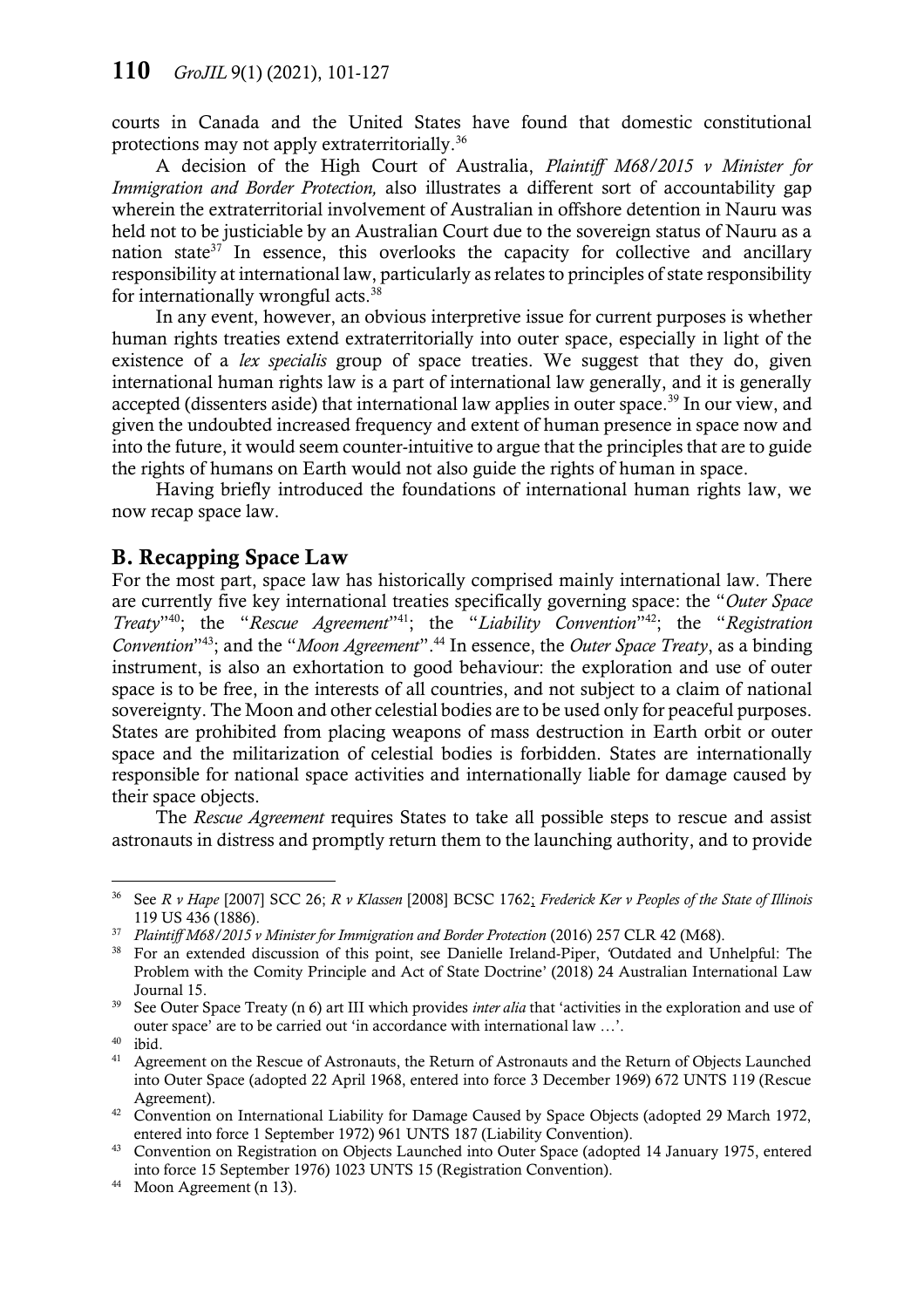assistance to launching States in recovering space objects that return to Earth outside their territory. Under the *Liability Convention,* which also provides for procedures for the settlement of claims for damages, a launching State is, depending on the circumstances, potentially liable to pay compensation for damage caused by its space objects.

The *Registration Convention* requires States, and some intergovernmental organizations, to establish national registries and provide information on their space objects to the UN Secretary-General. According to the United Nations Office for Outer Space Affairs, as at June 2020, approximately 86% of all satellites, probes, landers, crewed spacecraft and space station flight elements launched into Earth orbit or beyond have been registered, <sup>45</sup> However, the launch of large constellations of smaller satellites and the trend towards miniaturization may put some considerable pressure on the compliance rate in the future. <sup>46</sup> Registration also occurs voluntarily in accordance with UN General Assembly Resolution 1721B and is still actively being undertaken by States that are not party to the *Registration Convention*.

The *Moon Agreement* reaffirms and elaborates on many of the provisions of the *Outer Space Treaty* relating to the Moon and other celestial bodies: such as the use of celestial bodies being exclusively for peaceful purposes, and the Moon and its natural resources being the 'common heritage of [hu]mankind'. It also calls on States parties to that instrument to establish an international regime to govern the exploitation of resources when such exploitation is about to become feasible.

The *International Space Station Intergovernmental Agreement* (IGA) is also important in the context of criminal jurisdiction. The IGA is an international agreement signed on 29 January 1998 by governments and the European Space Agency involved in the Space Station project. Although drafted not a general treaty in the traditional sense (due largely to US domestic concerns), the IGA is a rare 'positive source of criminal law'<sup>47</sup> in outer space. The implications of this will be considered in the section on jurisdiction in Part III below.

In addition to the five space treaties, there are also five key declarations and principles relating to space: the "*Declaration of Legal Principles*" <sup>48</sup>; the "*Broadcasting Principles*<sup>149</sup>; the "*Remote Sensing Principles*<sup>150</sup>; the "*Nuclear Power Source Principles*<sup>151</sup>; and the "*Benefits Declaration*". 52 We will not detail these but mention them for completeness.

In short, aside from general principles relating to the exploration and use of outer space, there are no specific binding instruments relating to individual human rights in space, although there is clear recognition in the binding instruments of the need to be cognizant and take account of the 'interests and needs of the developing countries'. <sup>53</sup> Some

<sup>45</sup> United Nations Office for Outer Space Affairs, 'United Nations Register of Objects Launched into Outer Space, (*United Nations Office for outer Space Affairs*, 25 June 2020) <http://www.unoosa.org/oosa/en/spaceobjectregister/index.html>

<sup>&</sup>lt;sup>46</sup> See generally Steven Freeland, 'Newspace, small satellites, and law: finding a balance between innovation, a changing space paradigm, and regulatory control' in Md Tanveer Ahmad and Jinyuan Su (eds) *NewSpace Commercialization and the Law* (McGill University 2017) 107.

<sup>47</sup> PJ Blount, 'Jurisdiction in Outer Space: Challenges of Private Individuals in Space' (2007) 33 Journal of Space Law 300, 312–313.

<sup>&</sup>lt;sup>48</sup> UNGA Res 1962 (XVII) (13 December 1963) GAOR 18<sup>th</sup> Session Supp 15.

<sup>&</sup>lt;sup>49</sup> Broadcasting Principles (n [14\)](#page-5-0).<br> $^{50}$  Remote Sensing Principles (n 1

Remote Sensing Principles ([n 14\)](#page-5-0).

<sup>&</sup>lt;sup>51</sup> Principles to Use of Nuclear Power Sources in Outer Space (n [14\)](#page-5-0).

<sup>52</sup> Use of Outer Space for Benefit and Interest of All States ([n 14\)](#page-5-0).

<sup>53</sup> See for example Moon Agreement (n 13) art 11(7)(d).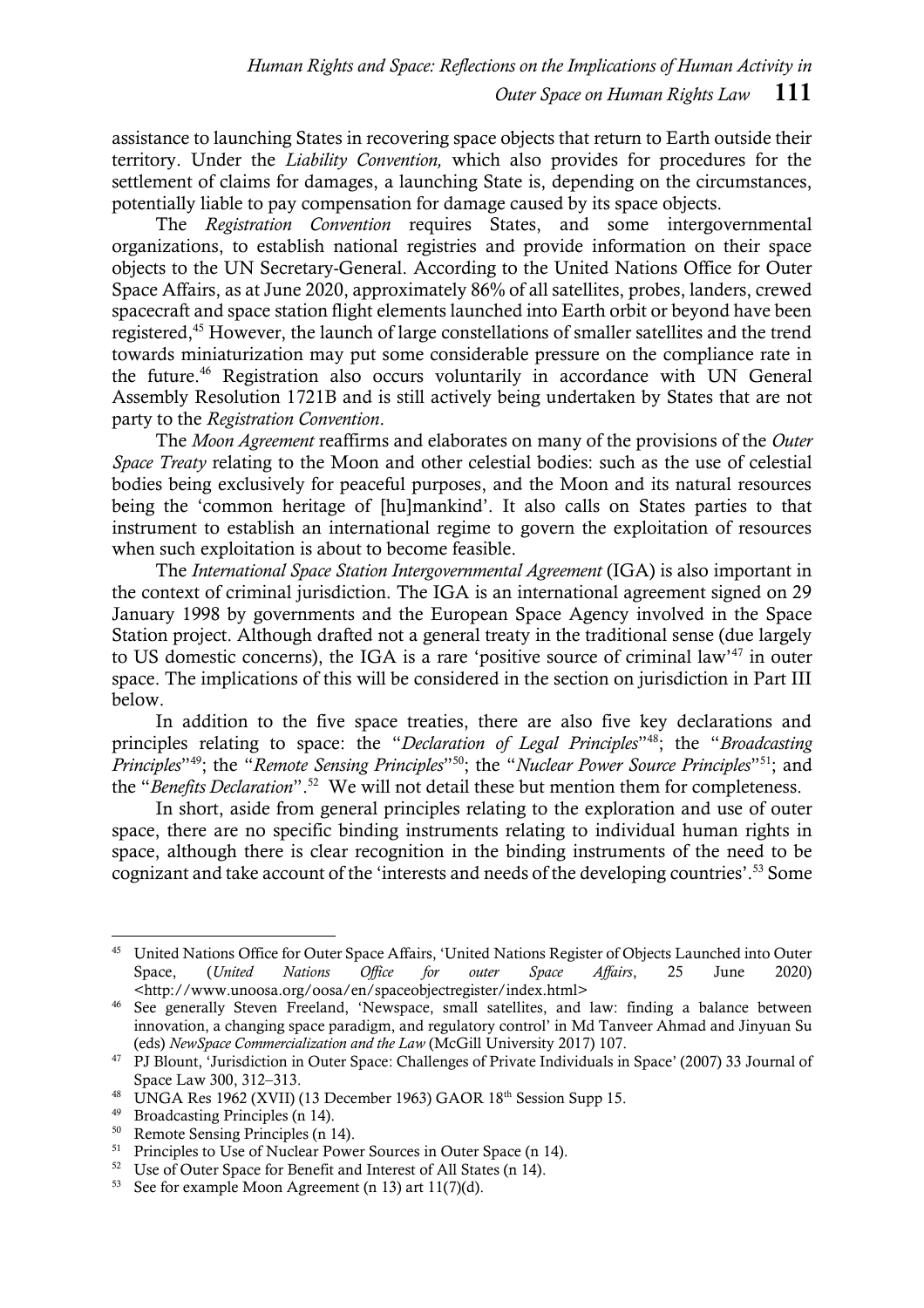of the space declarations do make reference to specific human rights<sup>54</sup> although, as noted, these are not expressed in instruments that are *per se* binding. However, in recent times, there has been significant growth in national space law, which both complements and supplements the rights and obligations that arise under the relevant treaty law. Examples of specific activities in and/or relating to outer space, and the potential implications for human rights and human rights law, are now considered.

# III. Human activities in Outer Space: Implication for Human Rights

The first two issues we consider relating to human activity in outer space are that of access to space and the related issue of remote-sensing and artificial intelligence technologies. This gives cause to consider rights, such as the 'right to enjoy the benefits of scientific progress and its applications' (REBSP) as enshrined in *ICESCR*, and the right to privacy, on the one hand; and the right to other life-sustaining services, on the other.

## A. Access to Space and Remote Sensing and Artificial Intelligence (AI) **Technologies**

Human access to outer space has increased and this trend will undoubtedly continue. While 'technology has evolved and … the range of activities planned for outer space has proliferated',<sup>55</sup> this does not necessarily represent an equality of access. At present, of the 195 Member States of the United Nations, approximately 70-80 are engaged in space activities and thus involved in domestic capability development to allow them to participate actively in directly accessing space. Of course, viewed from another perspective, this also means that somewhere approaching two-thirds of the world's countries do not have *any* indigenous space capability whatsoever, placing them at an increasing comparative disadvantage over time and rendering them entirely dependent on others for access to space infrastructure and, indeed, access to space itself.

Obviously, this gives rise to sovereignty and national security concerns for those States. Their ability therefore to access space and enjoy the benefits that this will bring in terms of their development and the development and livelihood of those under their jurisdiction is thus severely curtailed and highly dependent on the swings and roundabouts of strategic and geopolitical networks and understandings. The issue of access to outer space and the associated ensuing benefits is linked with the right to enjoy the benefits of scientific progress and its applications (REBSP), as enshrined in Article 27 of the *UDHR*, which stipulates that 'everyone has the right… to share in scientific advancements and its benefits'; and in Article 15 of the *ICESCR*, which recognises 'the right of everyone to enjoy the benefits of scientific progress and its applications.'

In turn, this right is 'especially connected'<sup>56</sup> to other rights including, but not limited to, the right to education (in Article 13 and 14 of the *ICESCR*, for example), the right to seek, receive, and impart information (in Article 19 of the *UDHR*, for example) and the right to development, such as is recognised in the *United Nations Declaration on the Right to Development*, <sup>57</sup> for example. The connection between these rights and human activity in

See for example Broadcasting Principles (n [14\)](#page-5-0) principle A.

<sup>55</sup> Steven Freeland, 'Up, up and … Back: The Emergence of Space Tourism and Its Impact on the International Law of Outer Space' (2005) 6 Chicago Journal of International Law 1, 5.

<sup>56</sup> United Nations Educational, Scientific and Cultural Organisation, 'The Right to Enjoy the Benefits of Scientific Progress and its Applications' (Experts' Meeting on Scientific Progress, Venice, July 2009) 5.

<sup>57</sup> UNGA Res 41/128 (4 December 1986) UN Doc A/RES/41/128.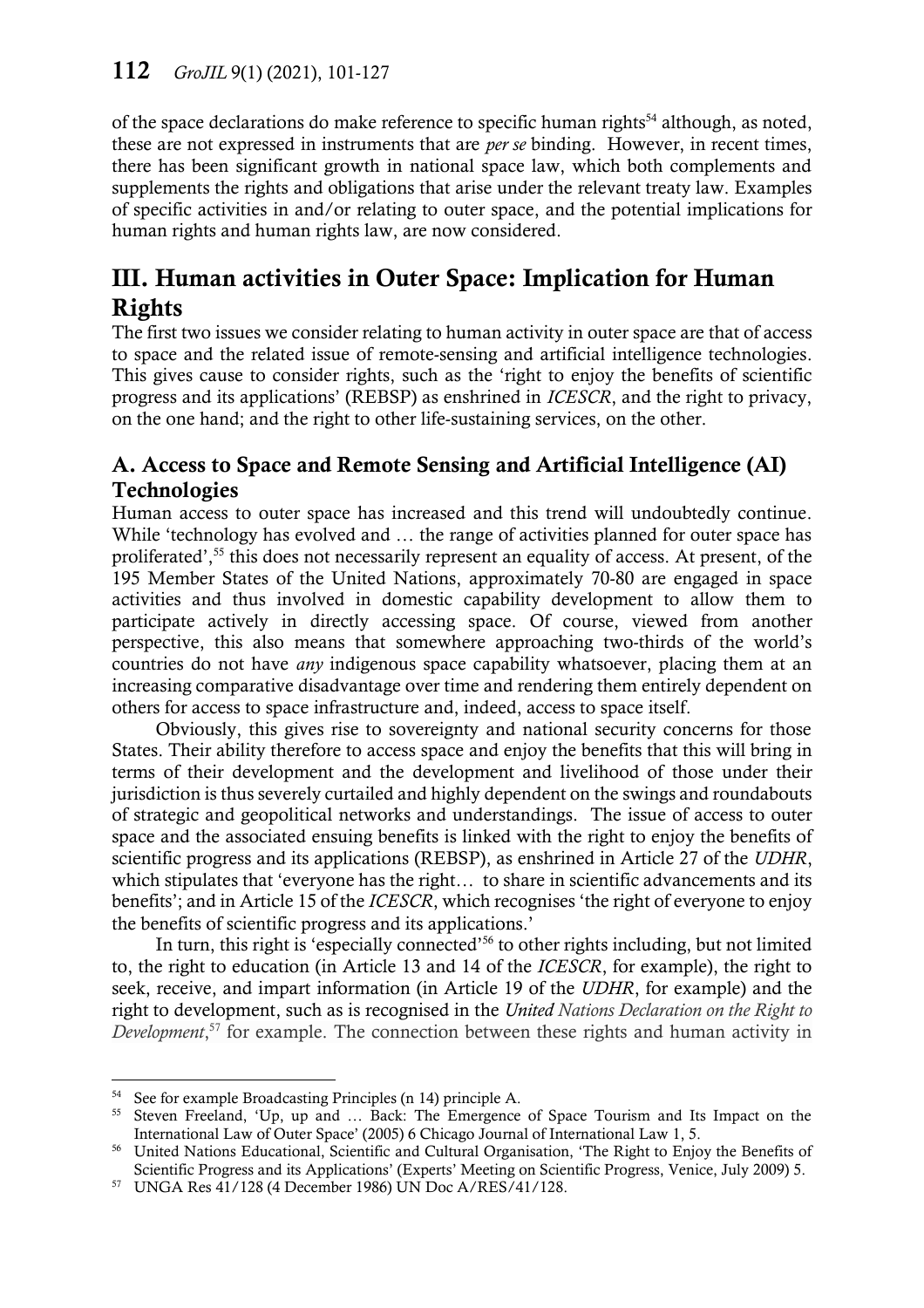space is particularly pronounced given the humanitarian applications of space technologies and access, particularly remote-sensing activities.

Further, in a general sense, the REBSP 'is important to redress the negative effects of globalization and to eradicate poverty'. 58

It is also true, however, that 'individuals should be protected from possible negative effects of scientific and technological progress on the enjoyment of human rights'.<sup>59</sup> One particular way in which these competing interests arise is in the capability to access space for the purpose of remote sensing. Remote sensing is conducted via satellites and aircraft that detect and record imagery.<sup>60</sup> Some satellite images are commercially available, with such images 'becoming sharper and taken more frequently'.<sup>61</sup> In 2008, there were 150 Earth observation satellites in orbit; by June 2019, there were 768.<sup>62</sup> These numbers are set to increase even more dramatically with the advent of proposed large constellations of small Earth observation satellites. The term "remote sensing of the Earth from outer space" was defined in the 1979 *Convention on the Transfer and Use of Data of Remote Sensing of the Earth from Outer Space* as:

observations and measurements of energy and polarization characteristics of selfradiation and reflected radiation of elements of the land, ocean and atmosphere of the Earth in different ranges of electromagnetic waves which facilitate the location, description of the nature and temporal variations of natural parameters and phenomena, natural resources of the Earth, the environment as well as anthropogenic objects and formations.<sup>63</sup>

In turn, the *Principles relating to Remote Sensing of the Earth from Outer Space* describe remote sensing as:

making use of the properties of electromagnetic waves emitted, reflected or diffracted by the sensed objects, for the purpose of improving natural resources management, land use and the protection of the environment.<sup>64</sup>

As noted at the outset of this article, remote-sensing technologies have humanitarian applications. Remote-sensing technologies can assist in promoting, for example, the right to education (recognised in Article 26 of the *UDHR*, as well as in other international treaties) through facilitating remote access learning and advances in scientific knowledge; and even, given the broad agricultural applications of these technologies, the right to food (as recognised in Article 2 of *ICESCR*, and further articulated in General Comment No. 12) and the right to safety (from, for example, natural disasters). Incidentally, the right to food is a significant right because it is 'indivisibly linked to the inherent dignity of the

 $\overline{a}$ <sup>58</sup> Experts' Meeting on Scientific Progress (n 56) 4.

<sup>59</sup> ibid 6.

<sup>60</sup> 'What is Remote Sensing', (*Earthdata,* 10 March 2021) <https://earthdata.nasa.gov/learn/remotesensing>

<sup>&</sup>lt;sup>61</sup> Christopher Beam, 'Soon, satellites will be able to watch you everywhere all the time: Can privacy survive?' (*MIT Technology Review*, 26 June 2019) <https://www.technologyreview.com/2019/06/26/102931/satellites-threaten-privacy/>

 $62$  ibid.

<sup>&</sup>lt;sup>63</sup> Convention on the Transfer and Use of Date of Remote Sensing of the Earth from Outer Space (adopted 19 May 1978, entered into force 21 August 1979) (Moscow Convention).

<sup>64</sup> Remote Sensing Principles ([n 14\)](#page-5-0) principle I.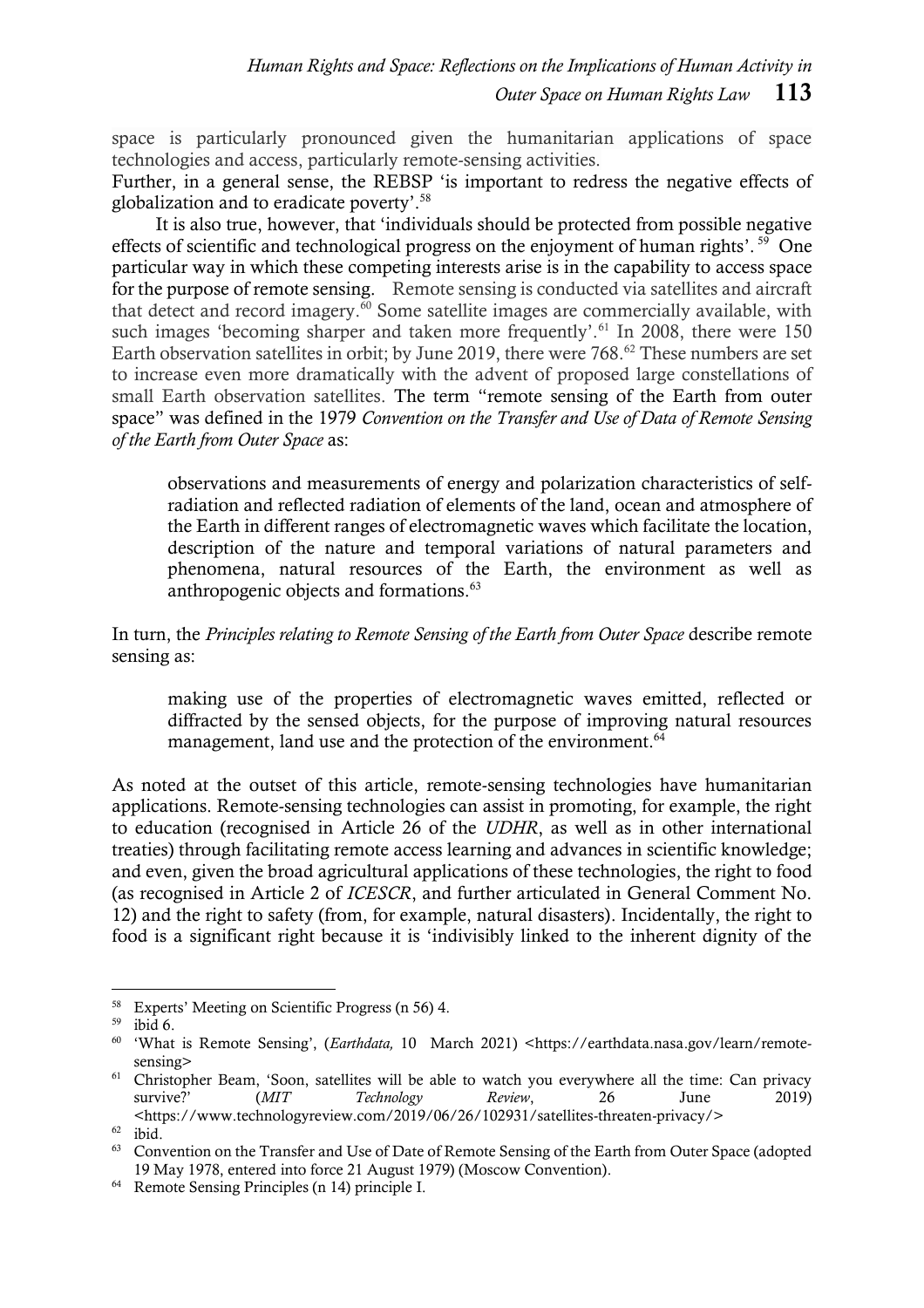human person and is indispensable for the fulfilment of other human rights'.<sup>65</sup> It is also 'inseparable from social justice'.<sup>66</sup>

However, such technologies (and the data collected) also can be used to achieve national security objectives, some of which will be consistent with human rights objectives; but others less so. For example, in the United States, the *U.S. Commercial Space Launch Competitiveness Act* refers to 'the need to protect national security while maintaining United States private sector leadership in the field, and reflect the current state of the art of remote sensing systems, instruments, or technologies.'<sup>67</sup> The reality is that there will at some point always be a tension between aspects around the need to protect national security on the one hand and the full gamut of available human rights to the populous on the other.

While the full implication of this in the space context is yet to be appropriately considered, recognition of the link between remote sensing and various human rights issues is evident in, for example, *UN Resolution 41/65, Principles Relating to Remote Sensing of the Earth from Outer Space*. <sup>68</sup> This mirrors sentiments expressed in Article I of the *Outer Space Treaty*, and provides that remote-sensing 'shall be carried out for the benefit and in the interests of all countries', and also taking 'into particular consideration the needs of the developing countries'.<sup>69</sup> Principle III calls for compliance with international law. Principles X and XI provide, for example, that remote sensing should help protect the natural environment on Earth and humans from natural disasters.

Notably, remote-sensing technologies also have consequences for the capacity of criminal justice systems to redress human rights violations. As Steven Freeland and Ram Jakhu have observed in the specific context of international criminal justice: 'Satellite imagery is proving to be a valuable tool for the collection and presentation of critical, accurate, timely and credible evidence before courts/tribunals'.<sup>70</sup> However, those authors go on to note that 'challenges still need to be met in the development of appropriate satellite imaging and other technologies as well as relevant procedural matters related to the use of evidence acquired with the use of satellites'.<sup>71</sup>

Of course, the capacity to utilize remote sensing data in criminal justice also comes with consequences for the right to privacy more generally (such as recognised in Article 12 of the *UDHR* and Article 17 of the *ICCPR*, among others). As privacy advocates have warned:

innovation in satellite imagery is outpacing the … government's ability to regulate the technology. Unless we impose stricter limits now … one day everyone from ad companies to suspicious spouses to terrorist organisations will have access to tools previously reserved for government spy agencies. Which would mean that at any given moment, anyone could be watching anyone else'.<sup>72</sup>

This is significant because, as NGO Privacy International has recognised: 'privacy give us the ability to assert our rights in the face of significant power imbalances' and 'is an

<sup>65</sup> CESCR, 'General Comment No 12: The Right to Adequate Food (Art. 11)' (1999) UN Doc E/C.12/1999/5.

<sup>66</sup> ibid.

<sup>67</sup> 2 USC § 202 (U.S. Commercial Space Launch Competitiveness Act).

<sup>&</sup>lt;sup>68</sup> Remote Sensing Principles ([n 14\)](#page-5-0).

ibid principle II.

<sup>70</sup> Freeland and Jakhu (n 5) 31.

 $71$  ibid.

 $72$  Beam (n 61).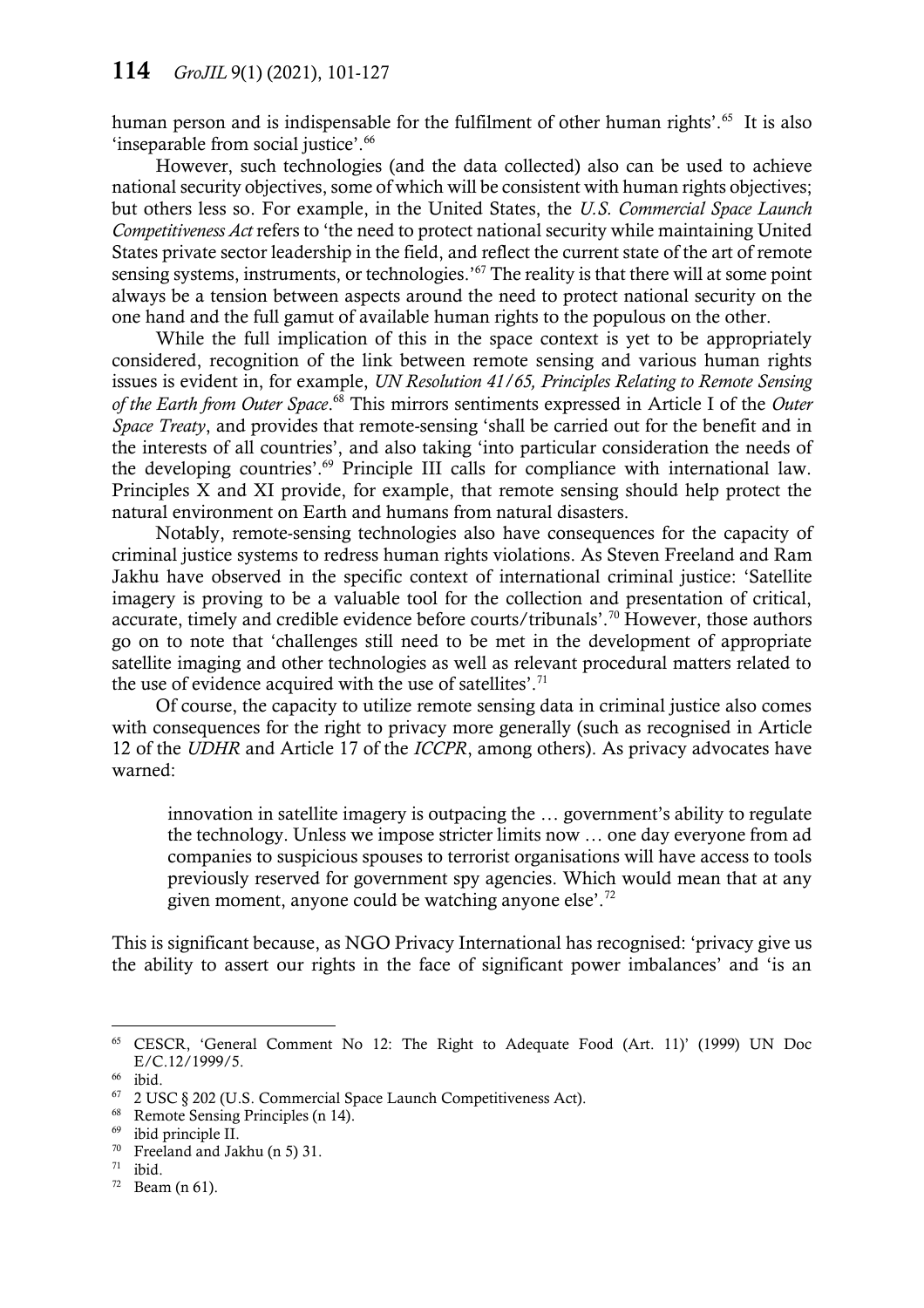essential way we seek to protect ourselves … from others who may wish to exert control'.<sup>73</sup> Thus, there is tension between knowledge and information and humanitarian causes on the one hand, and privacy rights on the other.

In this context, one should also consider that AI technology is an increasingly important element of space technology. Various aspects of AI potentially seem well suited to a number of current and proposed space applications, including the following:

- (i) Remote sensing and monitoring for a broad array of missions, including environmental change, national security and aircraft and maritime tracking;
- (ii) Communications between ground and space, and from satellite-to-satellite (particularly in the case of mega/large constellations of small satellites), using radio frequencies, optical-laser communications, radar and other technologies;
- (iii) Data analytics, including policy and regulatory issues inherent in collecting massive amounts of information, and how that information can be used, as well as data privacy;
- (iv) Satellites as an alternative to terrestrial-based systems, including cloud computing, cross-border broadband services, and other methods of data and information transfer.

Simply put, the implementation of AI impacts upon privacy issues, but also the full range of human rights guaranteed by international human rights instruments, including civil and political rights, as well as economic, cultural, and social rights. The need to address these concerns – and not simply be 'seduced' by the increased capabilities that AI might offer in terms of space activities – is highlighted even further by the fact that space has become a significant global 'economy', $74$  with a multitude of private and commercial activities engaging in myriad space activities, each directed towards profitability without, one might speculate, sufficient thought being given to the (potential) human rights consequences.<sup>75</sup> We now move to consider the issues of space debris and space mining. Each of these activities raise human rights issues relating to access, safety, and the emerging right to a safe environment.

## B. Space Debris

Space debris - sometimes referred to as 'space junk'<sup>76</sup> – and the cascading effects represent one of the greatest challenges for the long-term sustainability of space activities. According to estimates, as of January 2019, there were in Earth orbit more than 128 million pieces of

 $73$  'What <sup>73</sup> 'What is Privacy' (*Privacy International*, 23 October 2017) <https://privacyinternational.org/explainer/56/what-privacy>

<sup>&</sup>lt;sup>74</sup> The global space economy in 2020 has transitioned toward the private sector, with a decreased reliance on government spending; '30 Voices on 2030: The future of space' (*KPMG*, 2020) <https://assets.kpmg/content/dam/kpmg/au/pdf/2020/30-voices-on-2030-future-of-space.pdf>; The COVID-19 pandemic did not significantly impact the space sector with increase in the European space workforce and similar trends of successful launched, with growth of \$9 billion USD reported, increasing the overall global space economy to \$423.8 billion USD; 'Global Space Economy Grows in 2019 to \$423.8 Billion, The Space Report 2020 Q2 Analysis Shows' (*Space Foundation*, 30 July 2020) <https://www.spacefoundation.org/2020/07/30/global-space-economy-grows-in-2019-to-423-8 billion-the-space-report-2020-q2-analysis-shows/>

<sup>75</sup> For a detailed discussion, see Anne-Sophie Martin and Steven Freeland, 'The Advent of Artificial Intelligence in Space Activities: New Legal Challenges' (2021) 55 Space Policy 101408.

<sup>76</sup> Mark Garcia, 'Space Debris and Human Spacecraft' (*National Aeronautics and Space Administration Space*  Station, 7 August 2017) <https://www.nasa.gov/mission\_pages/station/news/orbital\_debris.html>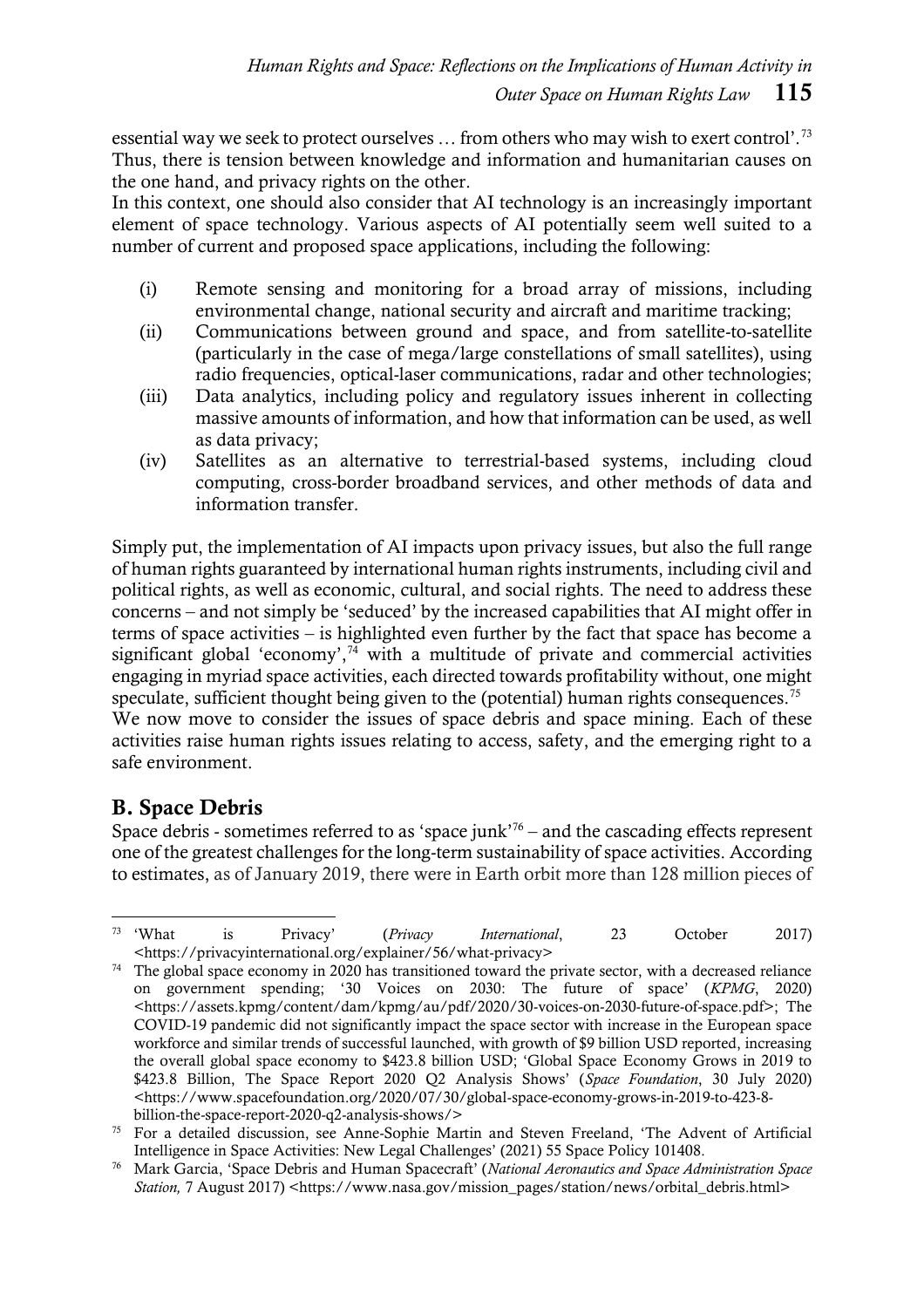debris smaller than 1 cm, about 900,000 pieces of debris 1–10 cm in length, and around 34,000 pieces larger than 10 cm. Space debris is typically comprised of orbital debris and natural debris.<sup>77</sup> Space debris principally comprises those space objects (satellites) that have reached their end of life, various launch stages (for example, rocket bodies, upper stages of launch vehicles) and the remnants of space objects from explosions, conjunctions or deliberate destruction, but will also include other items that are deliberately or accidentally released during a space mission. It can be decomposed into natural (meteoroid) and artificial (human-made) particles in space. Human-made debris has also been defined as 'any piece of machinery or debris left by humans in space'.<sup>78</sup>

Generally, meteoroids – defined as 'a small chunk of rock or iron that travels through space<sup>'79</sup> – orbit around the sun, while human-made debris tends to orbit around Earth. Consequently, the latter is classified as 'orbital debris', $80$  defined as 'any [hu]man-made object in orbit about the Earth which no longer serves a useful function'.<sup>81</sup>

If a piece of debris that causes damage can be definitively identified, it may also constitute a 'space object' within the terms of the liability for damage regime under international space law.<sup>82</sup> The Inter-Agency Space Debris Co-ordination Committee ('IADC') has described orbital debris as 'all [hu]man-made objects, including fragments and elements thereof, that are orbiting the Earth or re-entering the Earth's atmosphere, that are non-functional'.<sup>83</sup> The *United Nations Technical Report on Space Debris* ('UNTRSD') describes orbital debris in similar terms. <sup>84</sup> The following incident reported in *Nature, a*  science magazine, illustrates part of the problem:

On Monday 2 July 2018, the CryoSat-2 spacecraft was orbiting as usual, just over 700 kilometres above Earth's surface. But that day, mission controllers at the European Space Agency (ESA) realized they had a problem: a piece of space debris was hurtling uncontrollably towards the  $E140$  million (US\$162 million) satellite, which monitors ice on the planet.

As engineers tracked the paths of both objects, the chances of a collision slowly increased — forcing mission controllers to take action. On 9 July, ESA fired the thrusters on CryoSat-2 to boost it into a higher orbit. Just 50 minutes later, the debris rocketed past at 4.1 kilometres a second.<sup>85</sup>

Debris orbits at speeds up to 17,500 mph (28,154 km/hr). At such velocities, debris may cause damage to spacecraft. For example: in 1996, a French satellite was damaged by debris from a French rocket which exploded a decade before;<sup>86</sup> in 2007, China executed

 $\overline{a}$  $77$  ibid.

<sup>78</sup> Jonathan O'Callaghan, 'What is space junk and why is it a problem?', (*Natural History Museum*) <https://www.nhm.ac.uk/discover/what-is-space-junk-and-why-is-it-a-problem.html>

<sup>79</sup> Sandra May, 'Meteoroid' (*National Aeronautics and Space Administration,* 7 August 2017) <https://www.nasa.gov/audience/forstudents/k-4/dictionary/Meteoroid.html>

 $\frac{80}{81}$  Garcia (n 76).

ibid.

 $\frac{82}{83}$  Liability Convention (n 42).

Space Debris Team Project, 'Space Debris' (International Space University 2012) 1.

<sup>84</sup> ibid, citing UN COPUOS (Sub-Committee), 'United Nations Technical Report on Space Debris' (1999) UN Doc A/AC.105/720 (Technical Report on Space Debris) 11.

<sup>&</sup>lt;sup>85</sup> Alexandra Witze, 'The quest to conquer Earth's space junk problem' (2018) 561 Nature 24, 25.

<sup>86</sup> 'Does Space Junk Fall from the Sky?' (*National Oceanic and Atmospheric Administration*, 19 January 2018) <https://www.nesdis.noaa.gov/content/does-space-junk-fall-sky>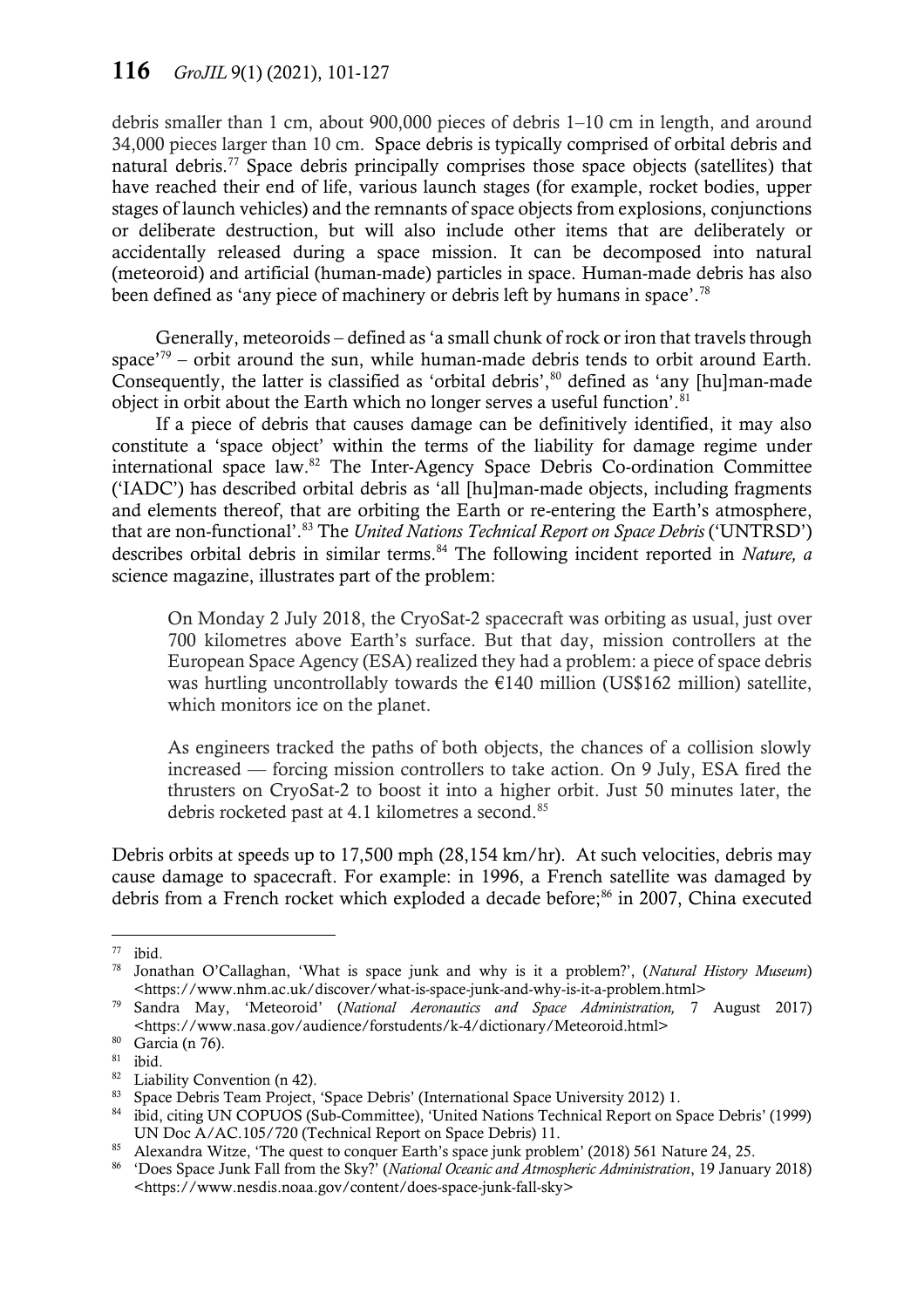an anti-satellite test destroying an old weather satellite using a missile, allegedly adding more than 3,000 pieces of orbital debris;<sup>87</sup> and in 2009, a defunct Russian satellite collided with a functioning US Iridium satellite, adding over 2,000 pieces of trackable debris. <sup>88</sup>

Not only does this pose safety concerns; the increasing proliferation of space debris may develop into a barrier to accessing space, and therefore, reduce access some of the benefits to human rights of such access. Efforts to address the issue of mitigation guidelines include the *IADC Space Debris Mitigation Guidelines*, <sup>89</sup> and the *United Nations Space Debris Mitigation Guidelines of the Committee on the Peaceful Uses of Outer Space (UN Space Debris Guidelines*), adopted by the full United Nations General Assembly in late 2007.<sup>90</sup> Regional organisations, including the European Space Agency ('ESA'), $91$  and domestic space agencies, including in China,  $92$  France,  $93$  Germany,  $94$  Italy,  $95$  Japan,  $96$  the United Kingdom,<sup>97</sup> the United States,<sup>98</sup> and Russia<sup>99</sup> have also developed guidelines.<sup>100</sup> NASA has developed programs such as LEGEND and ORDEM 3.0 to predict future debris environment.<sup>101</sup> There have been, for example, discussions around utilising nets and harpoons to capture debris, and tethers, drag augmentation devices and solar sails to remove debris.<sup>102</sup> Further, the importance of developing appropriate practices with respect to orbital space debris has more recently (June 2019) been further highlighted by the

 $\overline{a}$ <sup>87</sup> See also Becky Iannotta, 'U.S. Satellite Destroyed in Space Collision' (*Space News*, 11 February 2009) <https://spacenews.com/u-s-satellite-destroyed-in-space-collision/>

<sup>&</sup>lt;sup>88</sup> Garcia (n 76).

<sup>89</sup> Inter-Agency Space Debris Coordination Committee*,* 'IADC Space Debris Mitigation Guidelines' (2007) <https://orbitaldebris.jsc.nasa.gov/library/iadc\_mitigation\_guidelines\_rev\_1\_sep07.pdf>

<sup>90</sup> UNGA Res 62/217 (1 February 2008) UN Doc A/RES/62/217.

<sup>&</sup>lt;sup>91</sup> Committee on the Peaceful Uses of Outer Space, 'Space Debris Mitigation Handbook' (1999); Committee on the Peaceful Uses of Outer Space, 'Space Debris Safety and Mitigation Standard' (2000).

<sup>&</sup>lt;sup>92</sup> Commission for Science, Technology and Industry for National Defence, 'Requirements for Space Debris Mitigation' (2005) Document QJ3221-2005.

<sup>93</sup> Loi n° 2008-518 du 3 juin 2008; Décret n° 2009-643 du 9 juin 2009.

<sup>&</sup>lt;sup>94</sup> European Space Agency, 'European Code of Conduct for Space Debris Mitigation' (2004) Document No 1 (ECCSDM).

<sup>95</sup> ibid.

<sup>96</sup> Japan Aerospace Exploration Agency, *'*Space Debris Mitigation Standard' (2014) (Document JMR-003C).

 $97$  ECCSDM (n 94); Outer Space Act 1986 (UK).

<sup>98</sup> See for example United States Government Orbital Debris Mitigation Standard Practices, FCC-02-80 (2002); National Aeronautics and Space Administration, 'NASA Procedural Requirements for Limiting Orbital Debris and Evaluating the Meteoroid and Orbital Debris Environments' (2017) Document NPR 8715.6B.

<sup>99</sup> *Federal Law of August 20 1993* No. 5663-I (Russia); *Federal Law of July 13 2015* No. 215-FZ (Russia); *Federal Law of June 29 2015* No. 162-FZ (Russia); Order of the Federal Agency for Technical Regulation and Metrology, *Space Technology Items: General Requirements for Space Vehicles for Near-Earth Space Debris Mitigation* (Document, GOST R 52925-2018, 21 September 2018). See also Federal Space Program of Russia for 2016-2025 (approved by the Russian Federation Government Decree of 23 March 2016 N 230); Fundamentals of the Russian Federation's State Policy in the Field of Space Activities for the Period up to 2030 and Beyond (approved by the President of the Russian Federation on April 19, 2013 N Pr-906).

<sup>&</sup>lt;sup>100</sup> National Aeronautics and Space Administration, 'Orbital Debris Management and Risk Mitigation' (2012) 23.

 $101$  ibid 5.

<sup>102</sup> National Research Council, 'Limiting Future Collision Risk to Spacecraft – An Assessment of NASA's Meteoroid and Orbital Debris Programs' (The National Academies Press 2011) 59.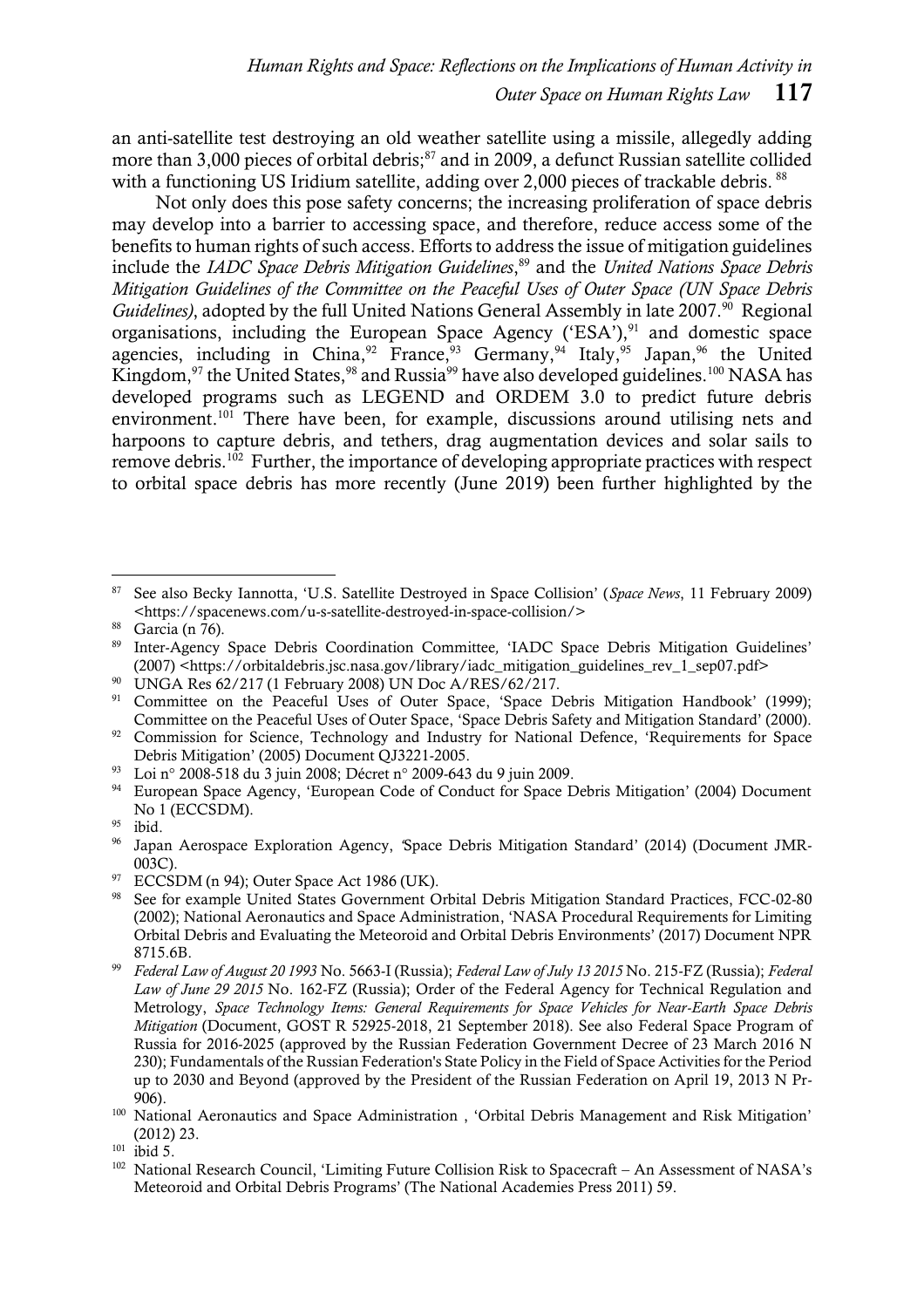adoption within UNCOPUOS of the Preamble and 21 Guidelines for the Long-Term Sustainability of Outer Space Activities.<sup>103</sup>

Notwithstanding that, the issue of space debris poses obvious threats of property damage, safety, and potentially, the right to life in the case of severe collisions. Congestion and ensuing safety risks also potentially have implications for equality of access to space (and therefore the knowledge and information rights discussed above). There are also likely risks to the natural environment. In the same way that plastics pose risks to the marine environment and therefore, to any ensuing human rights enjoyments, this may also prove to be true of debris in our atmosphere. In more general terms, the avoidance of a 'tragedy of the commons' scenario<sup>104</sup> is crucial if humankind is to garner the maximum benefit from what space can offer.

### C. Space Mining

The Solar System is replete with resources such as the water, minerals, precious metals found on moons and asteroids. This has attracted interest from both scientists and entrepreneurs. Not only is this (potentially) of enormousfinancial value if transported back to Earth, but may also assist in onward space travel, and the building of future settlements and outposts. Technological equipment required for space mining, however, is still very much in its development phases.<sup>105</sup> Nonetheless, in 2019, a collection of rock samples was taken from the asteroid Ryugu by Japanese spacecraft Hayabusa-2.<sup>106</sup>

<span id="page-18-0"></span>Luxemburg, the United Arab Emirates (UAE), and the United States, for example, have indicated through their domestic laws an intention to facilitate and regulate space mining. Luxembourg passed legislation in 2017 'granting businesses operating within its jurisdiction rights in resources extracted in outer space'.<sup>107</sup> That legislation asserts 'space resources are capable of being appropriated in accordance with international law'.<sup>108</sup> In the UAE, *Federal Law No. (12) of 2019 on the Regulation of The Space Sector,<sup>109</sup>* expressly

 $\overline{a}$ <sup>103</sup> UNGA 'Report of the Committee on the Peaceful Uses of Outer Space' UN GAOR 74<sup>th</sup> session Supp No 20 UN Doc A/74/20 (2019) (Report of the Committee on the Peaceful Uses of Outer Space) para 163; UNGA 'Report of the Committee on the Peaceful Uses of Outer Space' UN GAOR 74th session Supp No 20 UN Doc A/74/20 (2019) (Guidelines for the Long-term Sustainability of Outer Space Activities of the Committee on the Peaceful Uses of Outer Space) annex II.

<sup>104</sup> See Garrett Hardin, 'The tragedy of the commons' (1968) 162 Science 1243. For a discussion of the implications of the tragedy of the commons to the use of outer space, see Steven Freeland, 'Common heritage, not common law: how international law will regulate proposals to exploit space resources' (2017) 35 Questions of International Law 19.

<sup>&</sup>lt;sup>105</sup> Virginie Blanchette-Seguin, 'Reaching for the Moon: Mining in Outer Space' (2017) 49 New York University Journal of International Law and Politics 959, 969.

<sup>&</sup>lt;sup>106</sup> This sample collection occurred approximately 300 million kilometres from Earth, with the return taking place at Woomera, Australia in December 2020. See Steven Freeland and Annie Handmer, 'Giant leap for corporations? The Trump administration wants to mine resources in space, but is it legal?' (*The Conversation,* 20 April 2020) <https://theconversation.com/giant-leap-for-corporations-the-trumpadministration-wants-to-mine-resources-in-space-but-is-it-legal-136395>

<sup>107</sup> Loi du 20 juillet 2017 sur l'exploration et l'utilisation des ressources de l'espace [Law of 20 July 2017 on the exploration and use of space resources] (Luxembourg) art 1 [tr Vincent Wellens] (Luxembourg Space Law). See also the discussion of Luxembourg's contentious space mining laws as compared with art II of the Outer Space Treaty (n 6) in Philip De Man, 'Luxembourg law on space resources rests on contentious relationship with international framework' (2017) Working Paper No 189, 5.

<sup>&</sup>lt;sup>108</sup> Stefan A Kaiser, 'Legal Protection against Contamination from Space Resource Mining' (2017) 66 German Journal of Air and Space Law 282, 284 citing Luxembourg Space Law (n 107).

<sup>&</sup>lt;sup>109</sup> Federal Law No. (12) of 2019 on the Regulation of The Space Sector (United Arab Emirates) 19 December 2019, Corresponding to 22 Rabi' Al-Akhar 1441H [*Federal Law No. 12 of 2019*] (UAE Law). See also Kelsey Warner, 'UAE looks to regulate asteroid mining as it aims to lure private space sector' (*The National,* 26 November 2019) <https://www.thenational.ae/uae/science/uae-looks-to-regulate-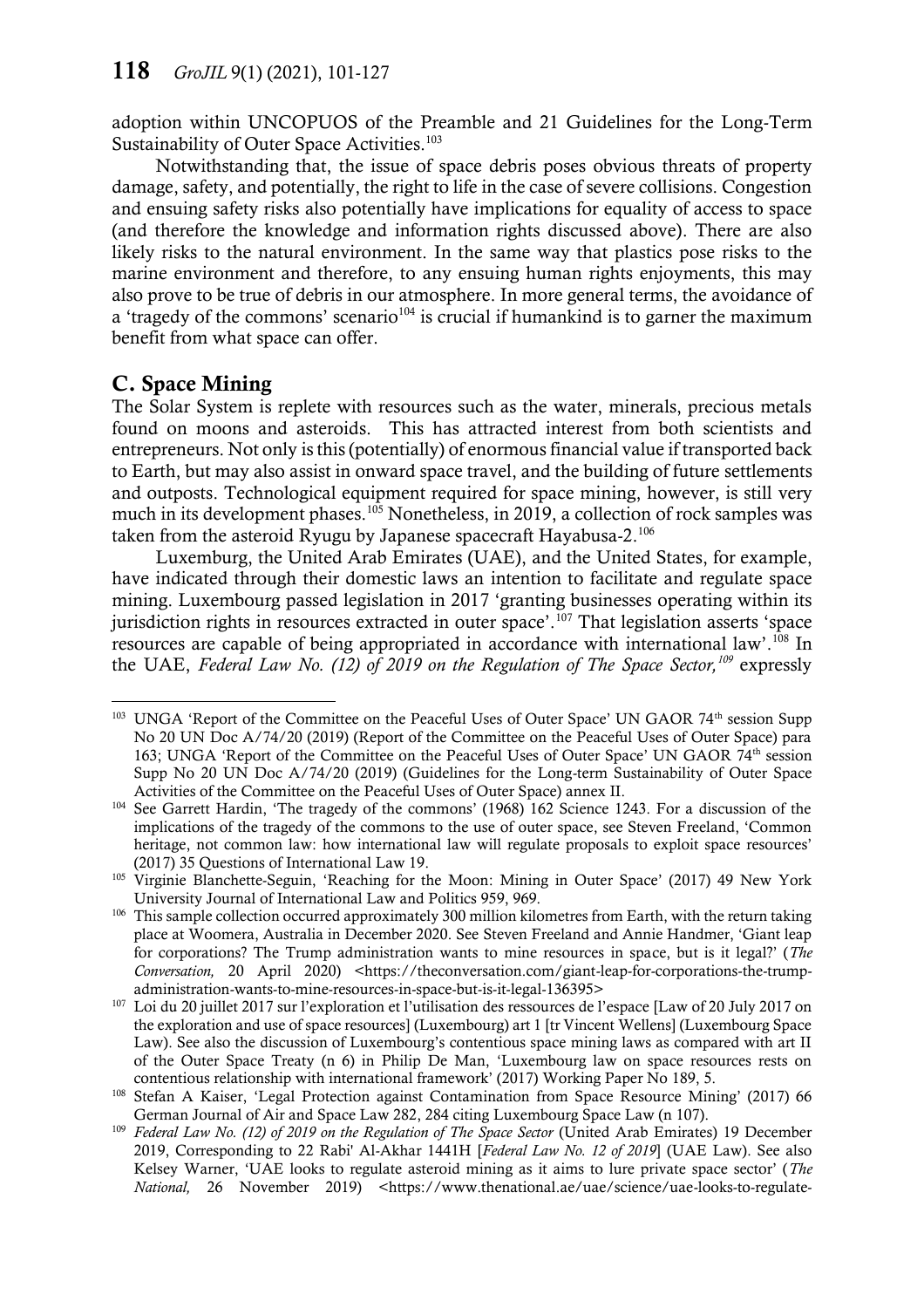contemplates permits for the exploration, exploitation and use of Space Resources.<sup>110</sup> In 2015, the US adopted the *US Commercial Space Launch Competitiveness Act* (H.R.2262)<sup>111</sup> to facilitate 'commercial exploration for and commercial recovery of space resources by United States citizens'.<sup>112</sup>

More recently, NASA has released the principles that it proposes to govern the 'Artemis Accords' that it will seek to negotiate on a bilateral basis with partners in its Artemis Moon / Mars endeavours.<sup>113</sup> Although the details of these accords are yet to be finalised, these overarching principles appear to be highly relevant regarding any proposed future activities involving exploitation of space natural resources and their ensuing impact on the enjoyment of human rights and on human rights law. Both the US and Luxembourg have expressly acknowledged the terms of Article II of the *Outer Space Treaty*, which specifies that that outer space, including the Moon and other celestial body, 'is not subject to national appropriation by claim of sovereignty, by means of use or occupation, or by any other means'.<sup>114</sup>

However, some commentators suggest that the US approach distinguishes the term 'resources' from the term 'celestial bodies' used in Article II of the *Outer Space Treaty*. 115 The US legislation prevents classification of spatial resources as a 'celestial body' and so rights are granted to the minerals in the celestial body, not the body itself.<sup>116</sup> Essentially, according to this viewpoint, the US position is that the lawfulness of mining "resources" in the celestial body, rather than appropriating the celestial body itself, fills a *lacunae* in the *Outer Space Treaty*. <sup>117</sup> On this view, the 'use, ownership, possession and sale of mineral resources do not constitute a (national) appropriation by means of use or by any other

asteroid-mining-as-it-aims-to-lure-private-space-sector-1.943028>; Sam Bridge 'New UAE Space Law to open doors to foreign investment' (*Arabian Business Industries,* 28 February 2020) <https://www.arabianbusiness.com/technology/441175-new-uae-space-law-to-open-doors-to-foreigninvestment>.

<sup>110</sup> UAE Law (n 109) art 18.

<sup>111</sup> U.S. Commercial Space Launch Competitiveness Act (n 67).

<sup>&</sup>lt;sup>112</sup> Interview with Steven Freeland, Professor of International Law at Western Sydney University (April 2020) (Steven Freeland Interview) referring to U.S. Commercial Space Launch Competitiveness Act (n 67); Freeland and Handmer (n [106\)](#page-18-0) citing U.S. Commercial Space Launch Competitiveness Act (n 67); Stephan Hobe, 'The International Institute of Space Law adopts Position Paper on Space Resource Mining' (2016) 65 German Journal of Air and Space Law 204 referring to U.S. Commercial Space Launch Competitiveness Act (n 67); see also discussion in Mariella Moon, 'Luxembourg's asteroid mining law takes effect August 1st', (*Engadget* 30 July 2017) <https://www.engadget.com/2017-07-30 luxembourg-asteroid-mining-law-august-1.html>; see also Kaiser (n 108) 282–286.

<sup>113</sup> Brian Dunbar, 'The Artemis Accords', (*National Aeronautics and Space Administration*, 16 May 2020) <https://www.nasa.gov/specials/artemis-accords/img/Artemis-Accords\_v7\_print.pdf>

<sup>114</sup> Kaiser (n 112) 283 referring to Outer Space Treaty (n 6)*.* For a detailed analysis of art II, see Steven Freeland and Ram Jakhu, 'Article II of the 1969 Outer Space Treaty' in Stephan Hobe, Bernhard Schmidt-Tedd and Kai-Uwe Schrogl (eds), *Cologne Commentary on Space Law, Volume I – Outer Space Treaty* (Carl Heymanns Verlag 2009) 44–63.

<sup>&</sup>lt;sup>115</sup> See for example Kaiser (n 112) 282-283 referring to U.S. Commercial Space Launch Competitiveness Act (n 67) and Outer Space Treaty (n 6).

<sup>116</sup> Kaiser (n 112) 282 referring to U.S. Commercial Space Launch Competitiveness Act (n 67) and Outer Space Treaty (n 6); see also Mariella Moon, 'Luxembourg's asteroid mining law takes effect August 1st' (*Engadget*, 30 July 2017) <https://www.engadget.com/2017-07-30-luxembourg-asteroid-mining-lawaugust-1.html>

<sup>117</sup> Kaiser (n 112), 282–283 referring to U.S. Commercial Space Launch Competitiveness Act (n 67) and Outer Space Treaty (n 6); see generally Steven Freeland and Ram Jakhu, 'What's human rights got to do with outer space? Everything!' in Rafael Moro-Aguilar, PJ Blount & Tanja Masson-Zwaan (eds), *Proceedings of the International Institute of Space Law 2014* (Eleven International 2014) 365, 369.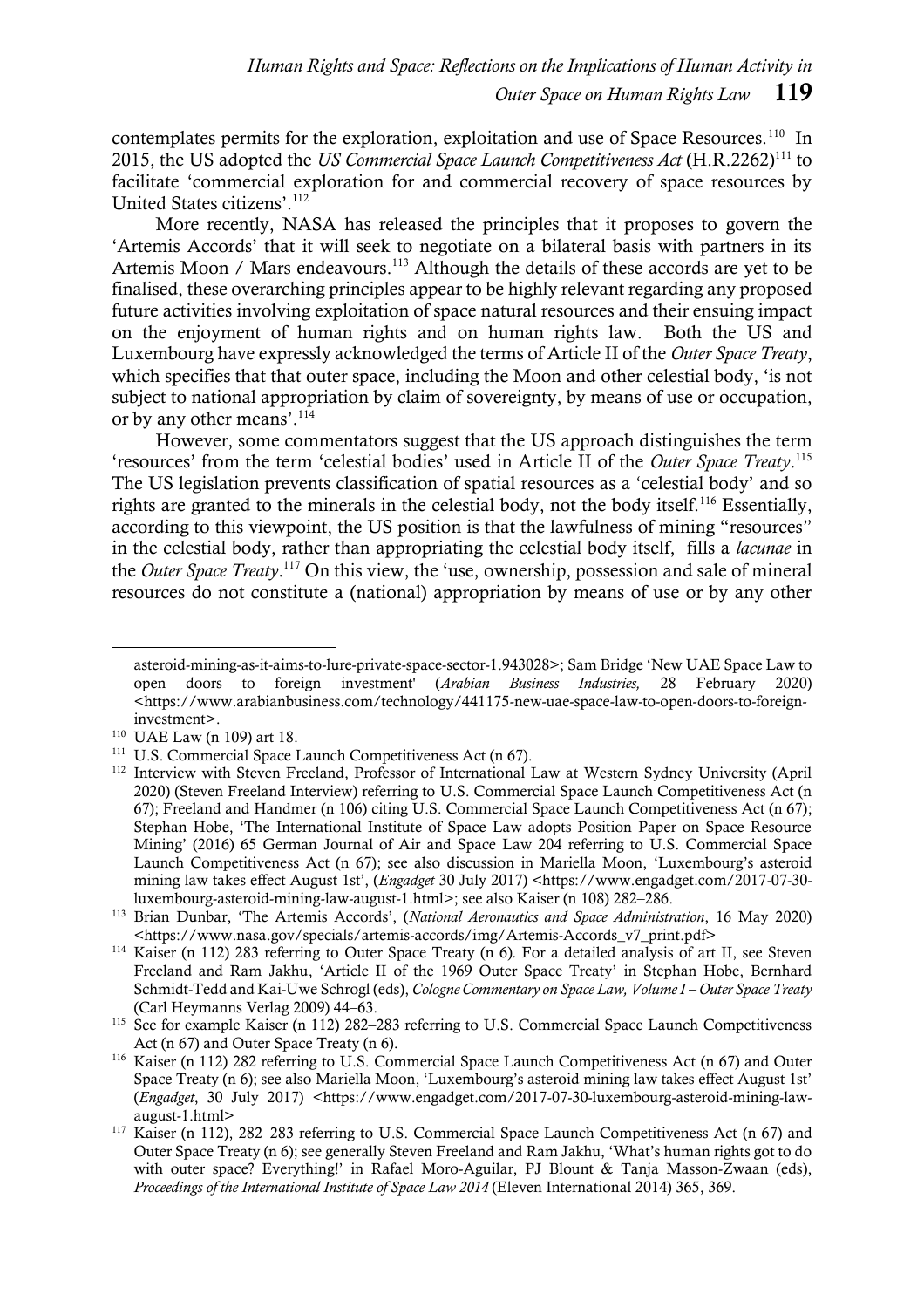## 120 *GroJIL* 9(1) (2021), 101-127

means.'<sup>118</sup> The authors of this article are not in entire agreement with that perspective, believing the situation to be more nuanced and requiring a more detailed multilateral understanding. It is pertinent to note also that it does stand in contrast to the relevant terms of the *Moon Agreement* of 1979 (to which the US is *not* a State Party and therefore is not bound)*.* <sup>119</sup> That agreement provides:

Neither the surface nor the subsurface of the moon, nor any part thereof or natural resources in place, shall become property of any State, international intergovernmental or non-governmental organization, national organization or non-governmental entity or of any natural person. The placement of personnel, space vehicles, equipment, facilities, stations and installations on or below the surface of the moon, including structures connected with its surface or subsurface, shall not create a right of ownership over the surface or the subsurface of the moon or any areas thereof. The foregoing provisions are without prejudice to the international regime referred to in paragraph 5 of this article.<sup>120</sup>

The *Moon Agreement* is, however, only binding among only those 18 States who have ratified it.<sup>121</sup> UNCOPUOS continues to consider the issues around the 'exploration, exploitation and utilization of space resources' and has mandated for 'scheduled informal consultations' on the matter. 122

The obvious point for a human rights analysis of space mining is that space belongs to 'everyone'. Article III of the *Outer Space Treaty* requires that:

States Parties to the Treaty shall carry on activities in the exploration and use of outer space, including the Moon and other celestial bodies, in accordance with international law, including the Charter of the United Nations, in the interest of maintaining international peace and security and promoting international cooperation and understanding.<sup>123</sup>

There are a number of conflicting rights that arise here. On the one hand, international law does recognise a sovereign right to natural resources, which has long been accepted. $^{124}$ On the other, little is known about the potential impact of mining in space on the stability of both the space and Earth environments. This is potentially problematic in several ways, including in the context of 'emerging rights to a clean and healthy environment'.<sup>125</sup> Given

<sup>118</sup> Kaiser (n 112), 283–284.

<sup>&</sup>lt;sup>119</sup> ibid 284-285, citing Moon Agreement (n [13\)](#page-4-1).

 $120$  Moon Agreement (n [13\)](#page-4-1) art 11(3).

<sup>&</sup>lt;sup>121</sup> ibid. Note the Moon Agreement has to date been ratified by Armenia, Australia, Austria, Belgium, Chile, Kazakhstan, Kuwait, Lebanon, Mexico, Morocco, Netherlands, Pakistan, Peru, Philippines, Saudi Arabia, Turkey, Uruguay and Venezuela whilst France, Guatemala, India and Romania, are signatories; see 'Status of International Agreements relating to Activities in Outer Space' (*United Nations Office for Outer Space Affairs,* 27 January 2021) <https://www.unoosa.org/oosa/en/ourwork/spacelaw/treaties/status/index.html>; and COPUOS, 'Report of the Committee on the Peaceful Uses of Outer Space' (2019) UN Doc A/74/20.

<sup>&</sup>lt;sup>122</sup> Report of the Committee on the Peaceful Uses of Outer Space (n 103) 257–258; UNGA 'Report of the Legal Subcomittee on its fifty-eight session, held in Vienna from 1 to 12 April 2019' UN GAOR 62<sup>nd</sup> Session UN Doc A/AC.105/1203 (2019); United Nations, 'Legal Subcommittee 2020: Fifty-ninth session (23 March – 3 April 2020) CANCELLED' (*United Nations Office for Outer Space Affairs*, 19 August 2020) <https://www.unoosa.org/oosa/en/ourwork/copuos/lsc/2020/index.html>

<sup>&</sup>lt;sup>123</sup> Freeland and Jakhu (n 117), citing Outer Space Treaty (n [6\)](#page-2-0) art 3.

<sup>124</sup> UNGA Res 1803 (XVII) (17 December 1973).

<sup>&</sup>lt;sup>125</sup> Experts' Meeting on Scientific Progress (n 56) 6.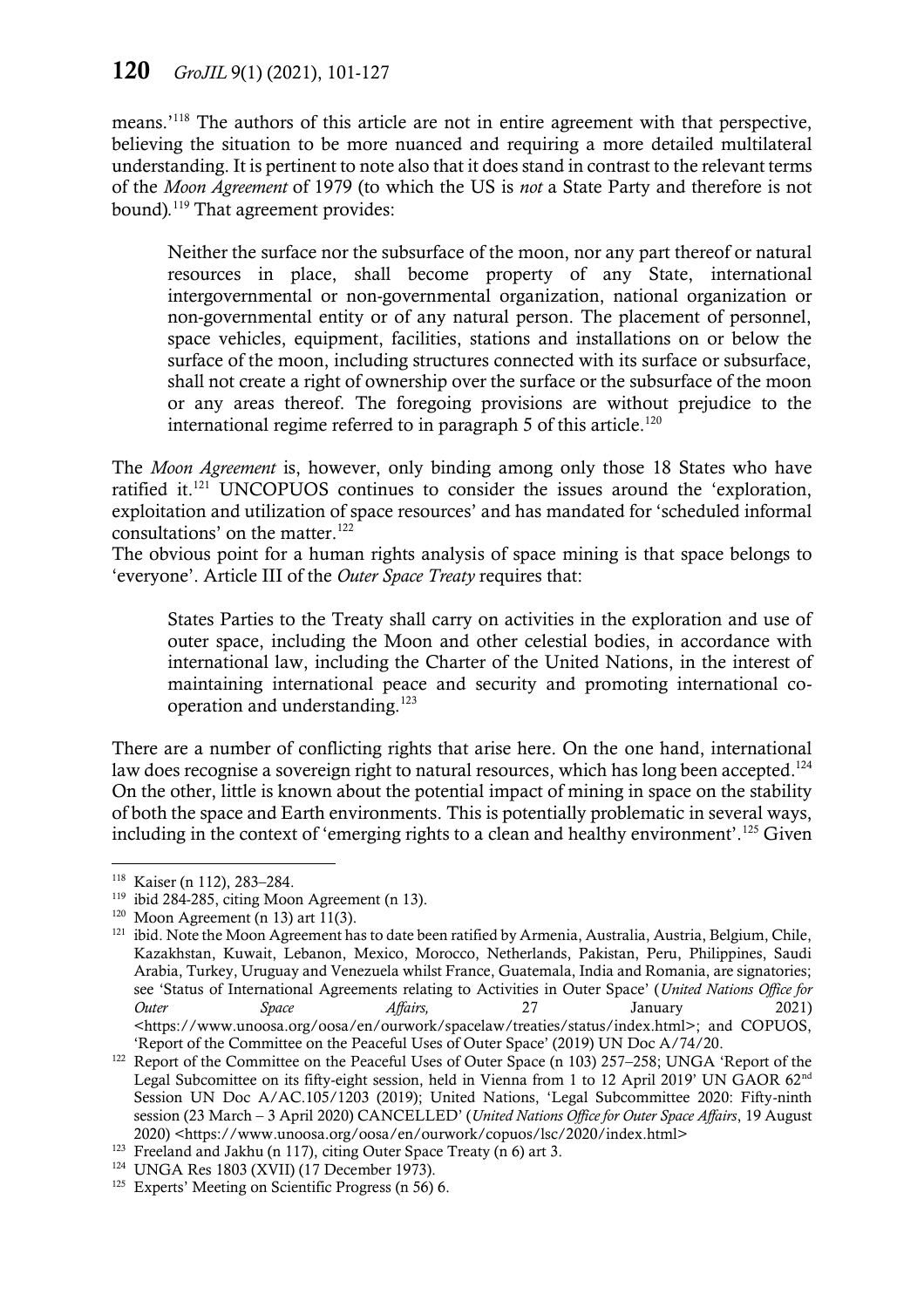this uncertainly, the precautionary approach and the principle of intergenerational equity may be relevant to the extent that they might be applicable to activities carried on in outer space. Naturally, however, there are questions as to how and to what extent these (and other 'terrestrial' international law principles) can be adapted to appropriately apply to the unique (legal) environment of space.

The precautionary approach urges caution where environmental outcomes are uncertain. One of the better-known iterations of the principles can be found in Principle 15 of the *Rio Declaration on Environment and Development* in 1992:

In order to protect the environment, the precautionary approach shall be widely applied by States according to their capabilities. Where there are threats of serious or irreversible damage, lack of full scientific certainty shall not be used as a reason for postponing cost-effective measures to prevent environmental degradation.<sup>126</sup>

Since then, the principle has gained recognition in a plethora of multilateral environmental agreements and in domestic laws and policies, including those that deal with 'climate change, biodiversity, endangered species, fisheries management, wildlife trade, food safety, pollution controls, chemicals regulation, exposure to toxins, and other environmental and public health issues'.<sup>127</sup> The precautionary approach might possibly be relevant, although not necessarily directly applicable, to human rights and to human activity in outer space, particular given that so much is unknown as to the environmental consequences for Earth of destabilising the Moon through, for example, mining activities.

Further, a related concept, the principle of intergenerational equity, is based on the notion that every generation holds the Earth in common not only with members of the present generation, but also with other generations.<sup>128</sup> In turn, the principle calls for fairness between 'generations in the use and conservation of the environment and its natural resources'.<sup>129</sup>

In international law, the principle builds upon the use of equity. In short, equity in this context requires 'that each generation pass on the planet in no worse condition than received and have equitable access to its resources.<sup>130</sup> This, and other concerns, give context to calls for 'great swathes of the solar system' to be 'preserved as official "space wilderness" to protect planets, moons and other heavenly bodies from rampant mining and other forms of industrial exploitation'. For example, one proposal 'calls for more than 85% of the solar system to be placed off-limits to human development'.<sup>131</sup>

In this regard, it is pertinent also to note that Article 4 of the *Moon Agreement* specifically requires that '[d]ue regard shall [*inter alia*] be paid to the interests of present and future generations ….' Notwithstanding that, as noted above, this treaty has a low

<sup>126</sup> UNGA 'Report of the United Nations Conference on Environment and Development' UN Doc A/CONF.151/26 (Vol. I) (1992) principle 15 (Rio Declaration on Environment and Development).

<sup>&</sup>lt;sup>127</sup> Deborah Peterson, 'Precaution: principles and practice in Australian environmental and natural resource management' (Productivity Commission Presidential Address 50th Annual Australian Agricultural and Resource Economics Society conference, New South Wales, February 2006) 5.

<sup>128</sup> Edith Brown Weiss*,* 'Intergenerational Equity', *Max Planck Encyclopedia of Public International Law* (2020) <https://opil.ouplaw.com/view/10.1093/law:epil/9780199231690/law-9780199231690-e1421>  $129$ ibid.

<sup>130</sup> Edith Brown Weiss, 'Climate Change, Intergenerational Equity, and International Law' (2008) 9 Vermont Journal of Environmental Law 615, 622–23.

<sup>131</sup> Ian Sample, 'Protect solar system from mining 'gold rush', say scientists', (*The Guardian,* 13 May 2019) <https://www.theguardian.com/science/2019/may/12/protect-solar-system-space-mining-gold-rushsay-scientists>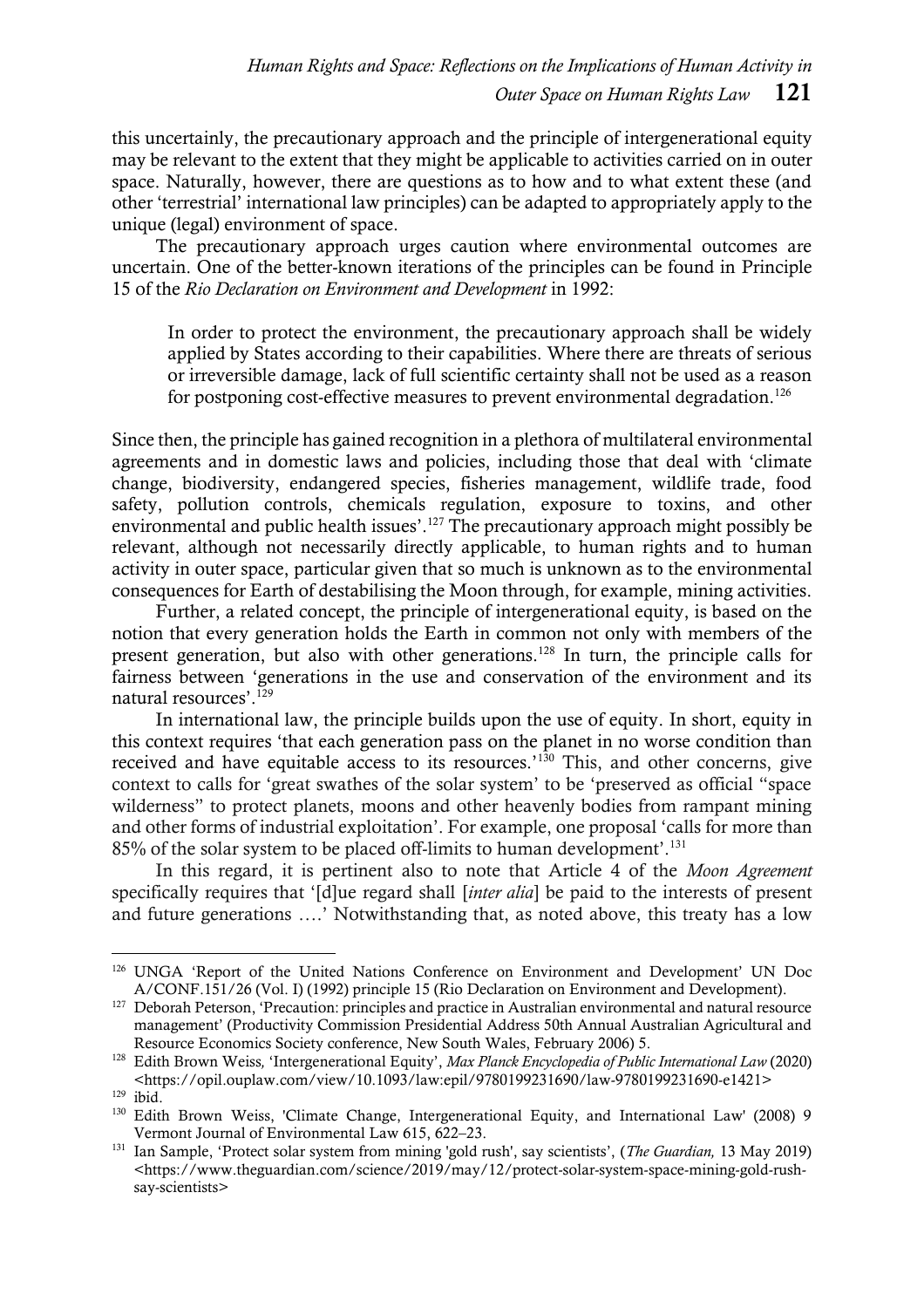number of ratifications, its terms had been agreed through a consensus process at UNCOPUOS, including reference to this recognition of the concept of intergenerational equity, already in the 1970s.

The consequences for the space environment of such resource extraction activities are not at all well understood. We are simply not yet able to accurately forecast the impacts of disruptive extraction processes on celestial bodies, and the effects that this may also have on intergenerational equity.

In sum, the legalities of space mining turn on interpretation of the *Outer Space Treaty*, the *Moon Agreement* (for its small number of States Parties) and how the 'global commons' principle manifests in outer space.<sup>132</sup> This raises environmental human rights issues, as well as broader considerations around the precautionary principle and principles of intergenerational equity. For example, some mining activities on Earth have negatively impacted the enjoyment of the right to health of local communities, as well as workers, and in some cases, have also impeded access to clean and safe food and water. Very little is known of the impact mining in space would have on the stability of Earth's environment, and therefore, in turn, on the enjoyment of the right to health.

Further, tensions over natural resource exploitation on Earth have escalated international relations into armed conflicts before in human history. There is a genuine concern the same risks exist in relation to competing claims to resources in outer space. This in turn leads us to now consider the weaponization and militarization of space.

#### D. Militarisation and Weaponization of Space

 $\overline{a}$ 

Since the launch of Sputnik 1 in 1957, humankind has to a large degree respected the 'peaceful purposes' requirement that underpins the United Nations Space Treaties. We have not seen a space object destroyed in anger – although several States have deliberately destroyed their own satellites<sup>133</sup> – and space has not become a theatre of warfare, notwithstanding more recent calls by some for it to be regarded as a 'war fighting domain', a categorization that, in the authors' opinion at least, should be resisted and rejected whenever possible.<sup>134</sup>

From this perspective, space has actually 'worked' well, itself quite a remarkable feat of law and the rule of law, and its facilitation of responsible norms of behaviour, given the rapid development of (military) space technology over the past five decades. In this regard, space law has played a positive role, by allowing for  $-$  and not unduly restricting  $-$  the development of space-related technology and ensuing human rights benefits, whilst discouraging and proscribing bad behaviour, which would have negative consequences on the enjoyment of human rights.

For example, it is evident that the utilisation of space technology has allowed for significantly better access to information, communications, technology and infrastructure for less developed countries, a transformation that has been significantly enhanced

<sup>&</sup>lt;sup>132</sup> Steven Freeland Interview (n 112). Note, however, that the recent Executive Order issued by the Trump Administration on 6 April 2020 asserted that, from the perspective of the United States, outer space was *not* to be regarded as a 'global commons'.

<sup>&</sup>lt;sup>133</sup> As is well known, the latest of these 'tests' was conducted by India on 27 March 2019 – ironically three days before the start of the 58<sup>th</sup> session of the Legal Subcommittee of UNCOPUOS – when it deliberately destroyed by kinetic means an Indian satellite orbiting at approximately 285 kilometres above the Earth; see Marco Langbroek, 'Why India's ASAT Test was Reckless' (*The Diplomat*, 30 March 2019) <https://thediplomat.com/2019/05/why-indias-asat-test-was-reckless/>

<sup>134</sup> See Steven Freeland, 'The US Plan for a Space Force risks escalating a 'Space Arms Race' (*The*  Conversation, 10 August 2018) <https://theconversation.com/the-us-plan-for-a-space-force-risksescalating-a-space-arms-race-101368>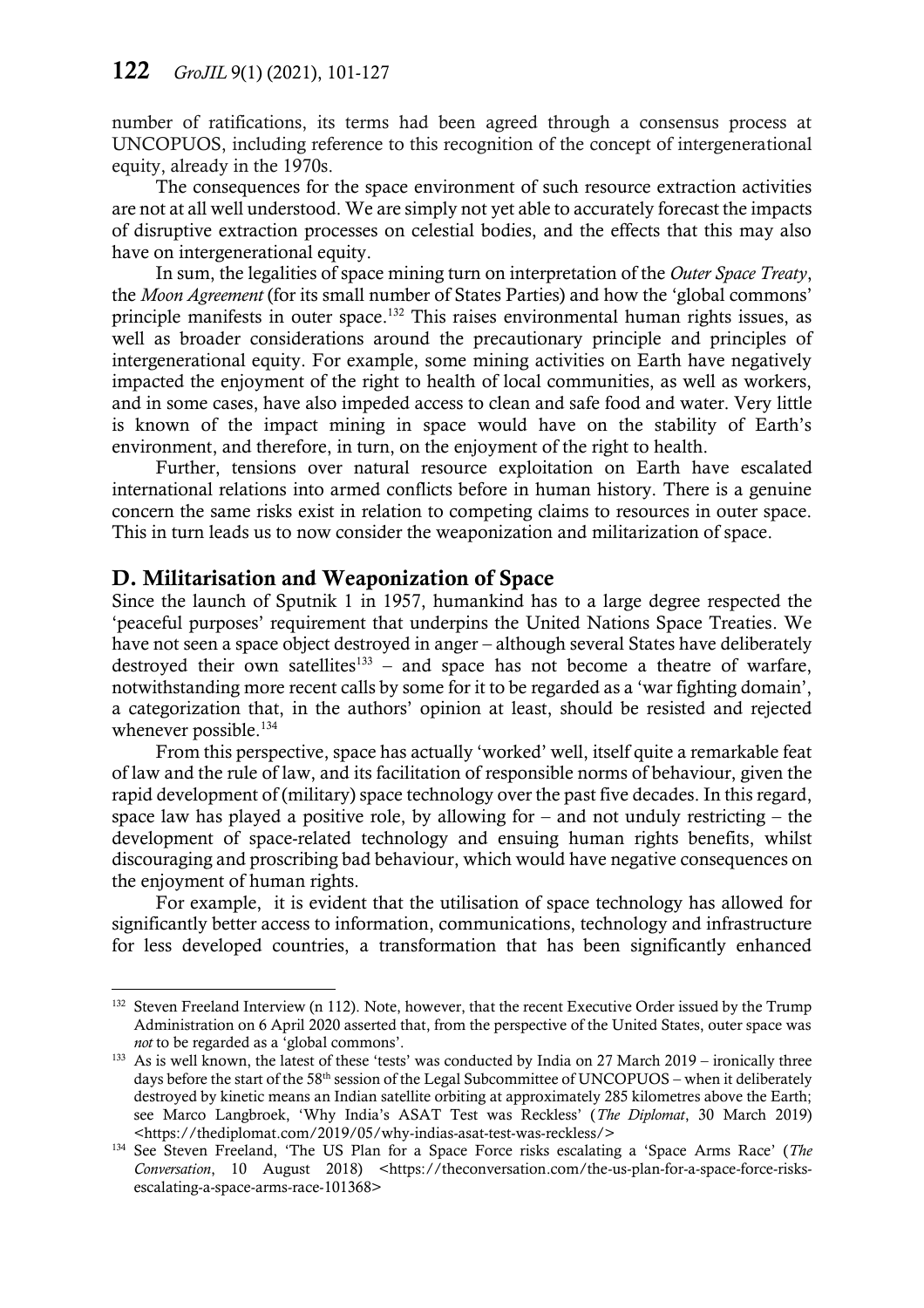through the establishment, in the 1970s, of INTELSAT, whose original purpose was to provide satellite services and infrastructure to such countries in a way that would promote higher standards of living and conditions of economic and social progress.<sup>135</sup>

At the same time, the existing legal regime has not prevented the development of military technology capable of utilizing outer space. Whilst there are some restrictions in the *Outer Space Treaty*, these were specified in relatively general terms and were open to divergent interpretation as to what they did (and did not) prohibit. This is not entirely surprising, given the time that the instrument was concluded, and that the development of space-related technology was, at least initially, inextricably related to military strength – both in reality and to influence the perception of others.

Indeed, it is no coincidence that the space race emerged at the height of the Cold War, when both the United States and the Soviet Union strove to flex their respective technological 'muscles'. The early stages of human space activity coincided with a period of quite considerable tension, with the possibility of large scale and potentially highly destructive military conflict between the (space) superpowers of the time always lurking in the background.

The conventional obligations and restrictions that were eventually agreed and codified in the major space treaties addressed, in part, specific military and weaponsrelated aspects of space activities. However, they were, as described below, neither entirely clear nor sufficiently comprehensive to meet all of these challenges. The Moon and celestial bodies were declared as to be used 'exclusively for peaceful purposes'.<sup>136</sup> Whilst most space scholars would subsequently interpret the relevant provisions as prohibiting military space activities in outer space, this was not followed by the practice of those who actually had space capability. Indeed, with the benefit of hindsight, it is now clear that space has been utilized to support terrestrial military activities almost from the commencement of the space age.

Since those early days, the situation has, if anything, become significantly more complex, with potentially drastic and catastrophic consequences, including for the enjoyment of human rights relating to life and safety. Just as the major space-faring nations have been undertaking what might be termed 'passive' military activities in outer space, outer space is increasingly now being used as part of active engagement in the conduct of armed conflict.<sup>137</sup> Not only is information gathered from outer space – through, for

<sup>&</sup>lt;sup>135</sup> INTELSAT was created through a multilateral treaty with the desire to produce telecommunications 'for the benefit of all [hu]mankind'; Agreement relating to the International Telecommunications Satellite Organization (adopted 20 August 1971, entered into force 12 February 1973) UNTS 1220 (INTELSAT); The United States advocated at the United Nations for the establishment of the international organisation to provide a single global public telecommunications network. See Bert Rein and Carl Frank, 'The Legal Commitment of the United States to the INTELSAT System' (1989) 14 North Carolina Journal of International Law 219. Alongside ambitions of social progress, INTELSAT provided high quality telecommunication that were economically viable through international collaboration of governments and private enterprise; FG Nixon, 'Intelsat: A Progress Report on the Move toward Definitive Agreements' (1970) 20 The University of Toronto Law Journal 380, 383. INTELSAT was privatised in 2001, and the International Telecommunications Satellite Organization (ITSO) continues to fulfil its international obligations; 'About Us' (ITSO, 2020) <https://itso.int/about-us/>

<sup>&</sup>lt;sup>136</sup> Outer Space Treaty (n [6\)](#page-2-0) art 4.

<sup>&</sup>lt;sup>137</sup> See for example Jackson Maogoto and Steven Freeland, 'The Final Frontier: The Laws of Armed Conflict and Space Warfare' (2007) 23 Connecticut Journal of International Law 165; David Simonds, 'A New Arms Race in Space?' (*The Economist*, 25 January 2007) <https://www.economist.com/leaders/2007/01/25/a-new-arms-race-in-space>; Thomas Ricks, 'Space Is Playing Field for Newest War Game; Air Force Exercise Shows Shift in Focus', (*The Washington Post*, 29 January 2001)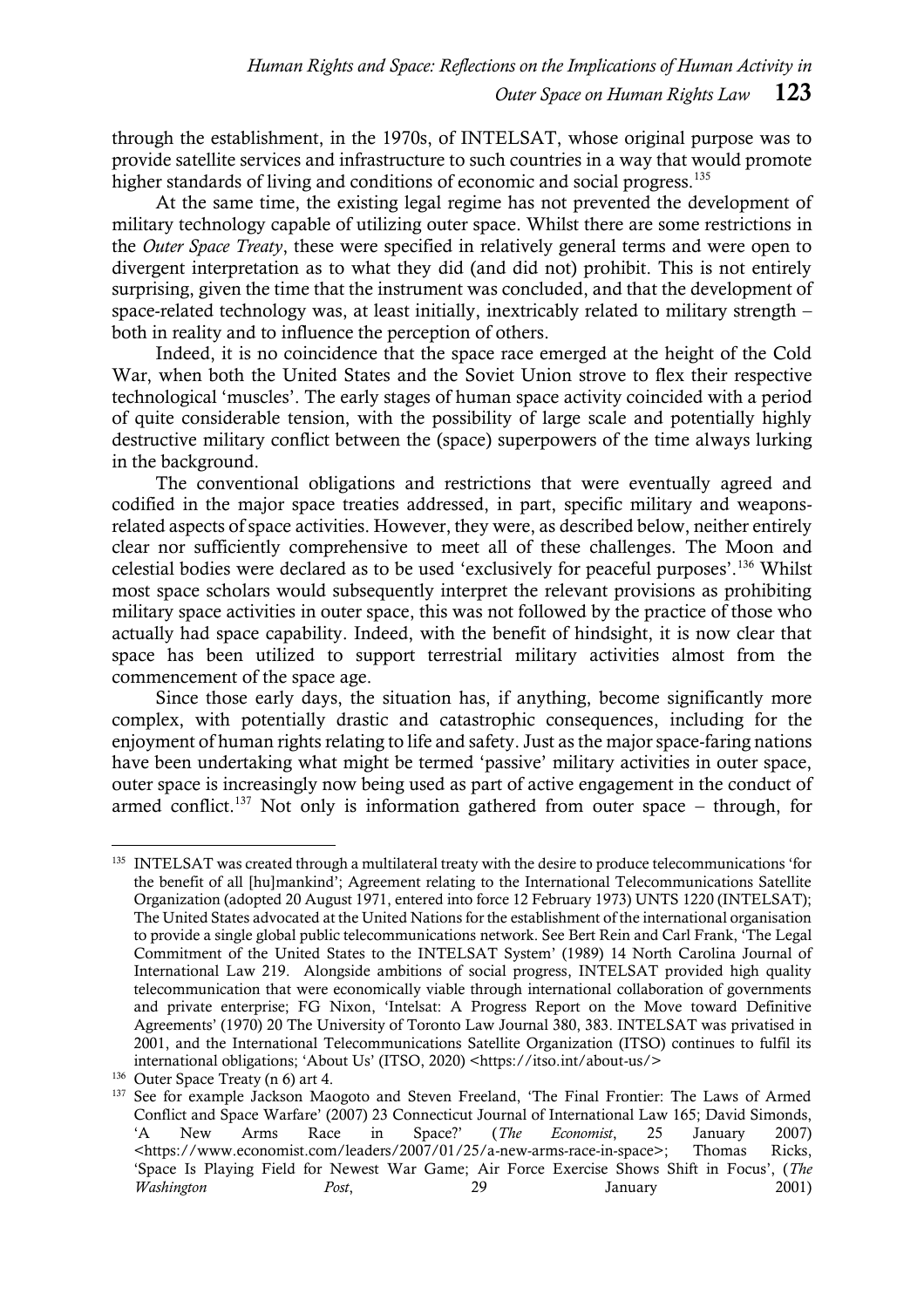example, the use of remote satellite technology and communications satellites as discussed above – used to plan military engagement on Earth, but also space assets are now used to direct military activity and represent an integral part of the military hardware of the major powers.

Sadly, it is now within the realms of reality that outer space may itself become an emerging theatre of warfare. Designations of space as simply to be thought of as 'contested, congested and competitive'<sup>138</sup> with war in space described in some military circles as 'inevitable', are dangerously self-fulfilling and largely self-defeating: all States, particularly the major space-faring ones, will suffer if activities in space are undertaken in such an irresponsible manner as to cross certain "red lines" of accepted behaviour.

In the specific context of human rights, it is accepted that the 'development of weapons technologies endangers the enjoyment of human rights worldwide',<sup>139</sup> and the weaponization of space is no different. In particular, the militarisation and weaponization of space raises concerns for specific rights, such as the right to life, the right to a safe environment, the right to development, the right to peace and others.<sup>140</sup> Moreover, in the event that military activities in space lead to irreversible consequences that compromise humankind's ability to utilize space in the future, this will undoubtedly impact adversely on the myriad other rights referred to in this article that are connected to sustainable uses of space for present and future generations.

Clearly, resort to irresponsible behaviour in space has the potential to give rise to consequences that are beyond contemplation and, given that the authors believe the future of humanity is inextricably tied to our continuous use of space for peaceful purposes, the ongoing militarization and threatened weaponization of space represents a most significant challenge. Interestingly, such developments are giving rise to a new human rights discourse, where some commentators are now seeking to explore what they see as a development towards human rights principles that protect from 'physical or psychological threats' from above. 141

### E. Assertion of jurisdiction extra-terrestrially

Jurisdiction is a technical means of establishing public authority, $142$  including over humans and human rights. Therefore, considering jurisdictional practice in space is a means of gaining insight as to the nature of public authority over humans and human rights in space. As noted in our recap of human rights law at II(a) above, as a matter of customary international law, States are entitled to exercise jurisdiction on three main bases: territoriality, nationality, and universality.

Put simply, the nationality principle can provide a State with grounds for jurisdiction where a victim (passive nationality), or a perpetrator (active nationality), is a national of that State. The territoriality principle may be invoked where conduct either takes place

<sup>&</sup>lt;https://www.washingtonpost.com/archive/politics/2001/01/29/space-is-playing-fieldfor-newestwar-game/938e9674-0c3b-4d66-b67b-e3195b1275fd/>

<sup>&</sup>lt;sup>138</sup> See for example Government of Australia, 'Working Paper by Australia to the UN Disarmament Commission 2018 Working Group on Transparency and Confidence Building Measures in Outer Space Activities' (2018) Document A/CN.10/2018/WG.II/CRP.1 <https://www.un.org/disarmament/wpcontent/uploads/2018/04/A-CN.10-2018-WG.2-CRP.11.pdf>

<sup>&</sup>lt;sup>139</sup> Experts' Meeting on Scientific Progress (n 56) 6.

<sup>&</sup>lt;sup>140</sup> See generally UDHR ([n 10\)](#page-4-2); ICCPR ([n 9\)](#page-4-0); ICESCR (n [9\)](#page-4-0).

<sup>&</sup>lt;sup>141</sup> See Nick Grief, Shona Illingworth, Andrew Hoskins and others, 'Opinion: The Airspace Tribunal: Towards a New Human Right to Protect the Freedom to Exist Without Physical or Psychological Threat from Above' (2018) 3 European Human Rights Law Review 201, 201–207.

<sup>&</sup>lt;sup>142</sup> Shaunnagh Dorsett and Shaun McVeigh, 'Jurisprudences of Jurisdiction: Matters of Public Authority' (2014) 23 Griffith Law Review 569, 588.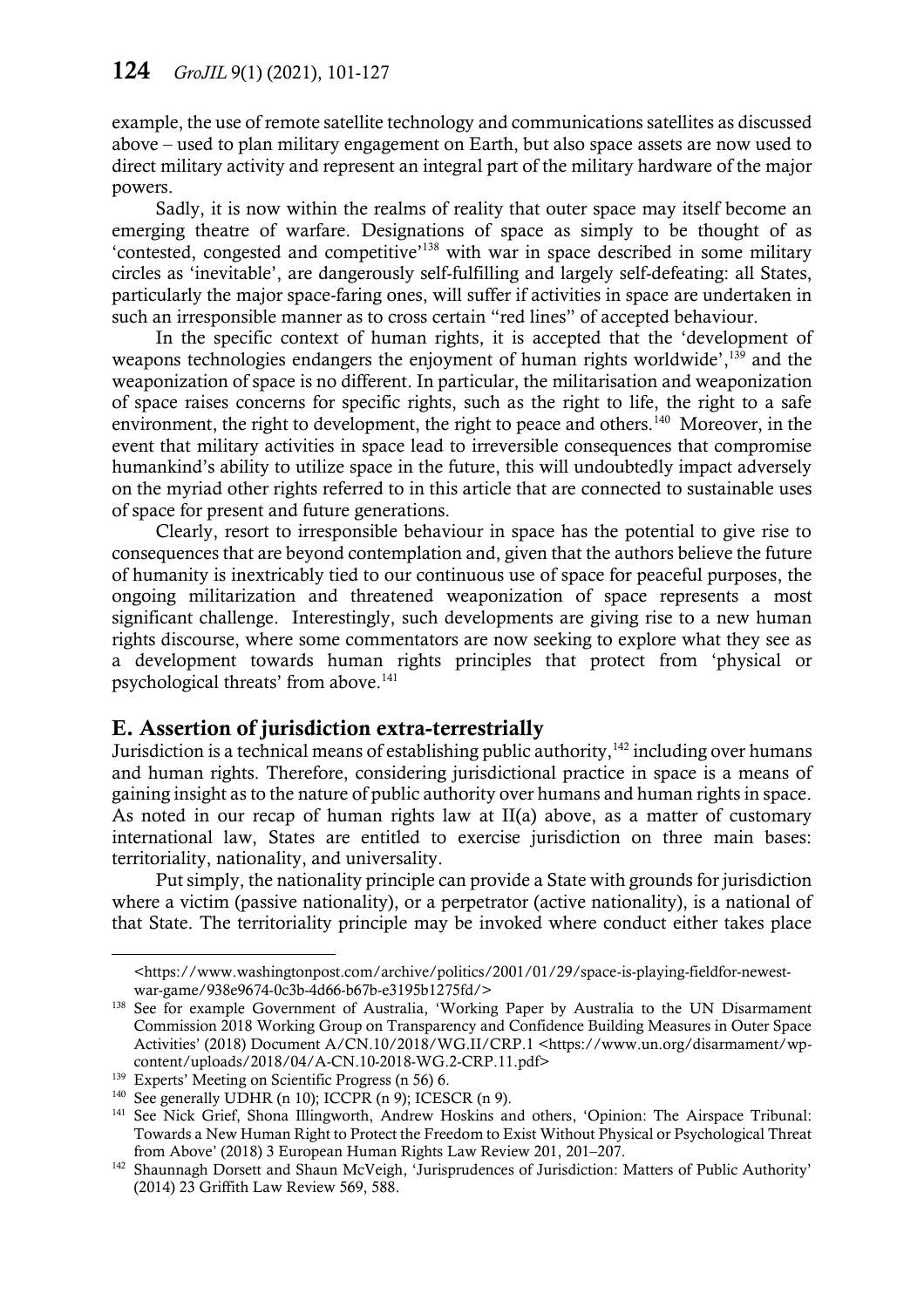within a nation's borders (subjective territoriality), or the effects of the conduct are felt within the borders (objective territoriality). The universality principle is reserved for conduct recognised as a crime under international law, such as piracy, genocide and crimes against humanity. International law also recognises a 'protective principle', wherein a State can assert jurisdiction over foreign conduct that threatens national security. There are also claims to an 'effects principle', by which jurisdiction over extraterritorial conduct is enjoyed because the effects of that conduct are felt by a State, although this is sometimes considered controversial.

In our 2020 article, 'Star Laws: Criminal Jurisdiction in Outer Space', <sup>143</sup> we considered the issue of the exercise of extra-territorial criminal jurisdiction in outer space. In so doing, we identified circumstances in which the law currently appears to permit the assertion of domestic criminal law to conduct occurring in space. For example, the IGA has express provisions on jurisdiction over criminal matters in outer space. The provisions only apply on board the International Space Station and are only binding on the 'Partner States'. Article 22, titled 'Criminal Jurisdiction' (and commencing with the words: 'in view of the unique and unprecedented nature of this particular international cooperation in space'), provides for nationality-based jurisdiction. Article 22(1) states that:

Canada, the European Partner States, Japan, Russia, and the United States may exercise criminal jurisdiction over personnel in or on any flight element who are their respective nationals.

This is an example of active-nationality jurisdiction, whereby authority is asserted by a State over its national. Article 22(2) provides for passive nationality jurisdiction, but only where the 'Partner State' of which the perpetrator is a national either 'concurs' in such exercise or fails to provide assurances that it will prosecute the perpetrator itself – the latter being somewhat akin to an 'unwilling or unable' type of jurisdiction. This statement of passive personality jurisdiction is also in the context of specific types of conduct. Specifically, Article 22(2) provides:

In a case involving misconduct on orbit that: (a) affects the life or safety of a national of another Partner State or (b) occurs in or on or causes damage to the flight element of another Partner State, the Partner State whose national is the alleged perpetrator shall, at the request of any affected Partner State, consult with such State concerning their respective prosecutorial interests. An affected Partner State may, following such consultation, exercise criminal jurisdiction over the alleged perpetrator provided that, within 90 days of the date of such consultation or within such other period as may be mutually agreed, the Partner State whose national is the alleged perpetrator either: (1) concurs in such exercise of criminal jurisdiction, or (2) fails to provide assurances that it will submit the case to its competent authorities for the purpose of prosecution.

While the exercise of extraterritorial jurisdiction makes sense in an interconnected world and can help minimize impunity for cross-border or extra-terrestrial criminal activity, there nonetheless remain some concerns for human rights. For example, assertions of the passive nationality principle without a meaningful territorial nexus may create issues for due process rights and the rule of law, particularly given the terms and content of the law

<sup>143</sup> See Danielle Ireland-Piper and Steven Freeland, 'Star Laws: Criminal Jurisdiction in Outer Space' (2020) 44 Journal of Space Law 44.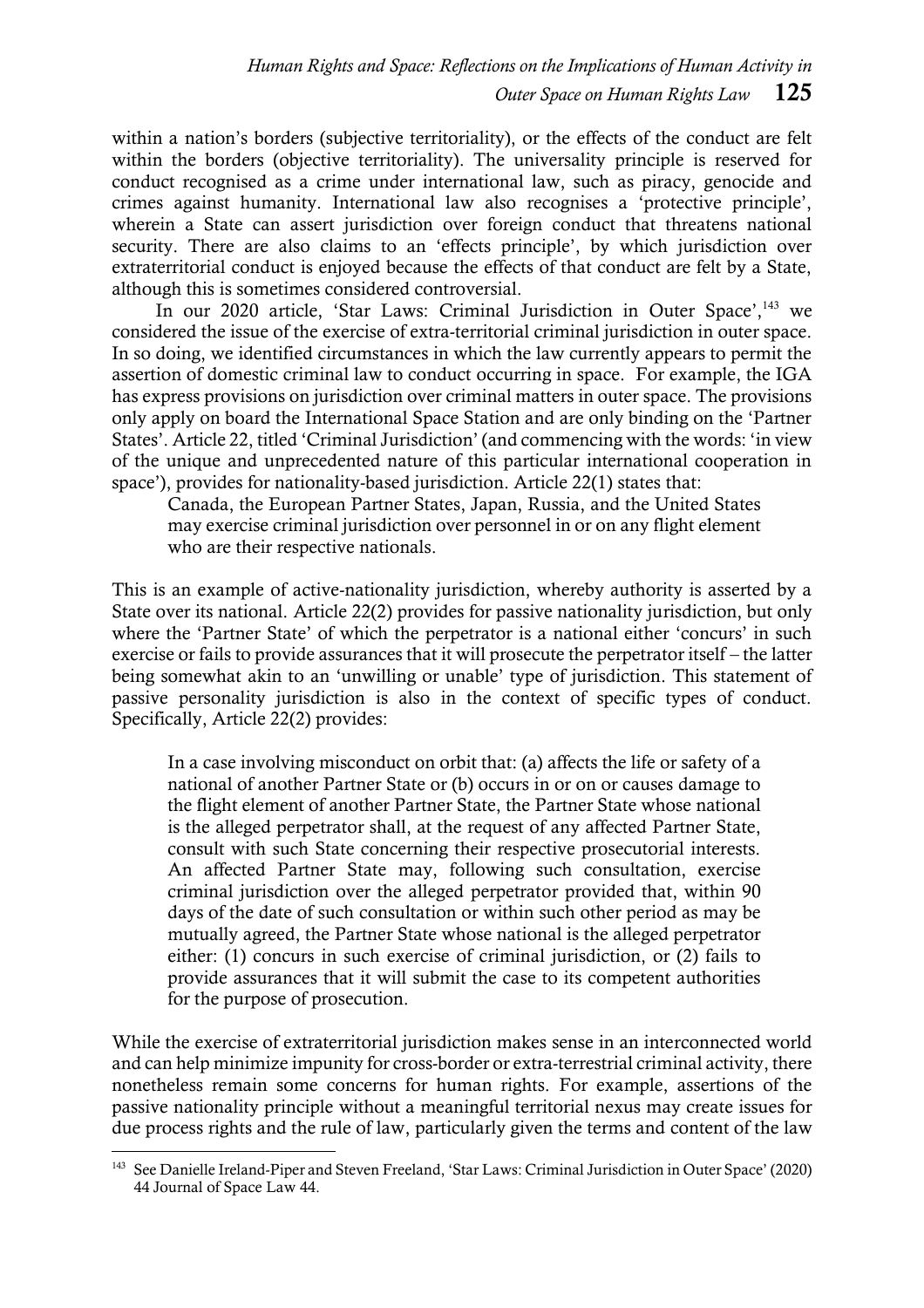is not always 'knowable' (or accessible) to a citizen of a different nationality. This is particularly so given, as a matter of international human rights law, the principle of double jeopardy only applies *within* a state and not as between them.<sup>144</sup> In theory, this might mean an accused could be subject to multiple proceedings.

Further, most assertions of extra-territorial jurisdiction are based on the premise that 'ordinary' terrestrial (national) criminal law and procedure can continue to apply in space. However, this may not be practical given the time, distances, and expense facing the practical realities of enforcement jurisdiction beyond Earth. Article 14 of the *ICCPR* provides for a number of 'fair trial' rights and Article 9 of the *ICCPR* is relevant to an exercise of extra-territoriality because it prohibits arbitrary arrest or detention.<sup>145</sup>

It may be that these rights need specific 'unpacking' in the context of crimes alleged to have been committed in outer space in order to provide guidance and clarity as to what arbitrariness and detention might look like extra-terrestrially, or when an accused person returns to Earth and multiple States have interest in the alleged conduct. It also gives rise to the broader question, which is beyond the scope of this article, as to what specific laws should be developed to apply more suitably to the interactions between human beings living in future permanent human settlements in space, for example on the Moon.

## IV. Conclusion

 $\overline{a}$ 

The task we have set ourselves in this introductory article is to broadly consider some of the human rights implications of human activity in outer space. In so doing, we have identified that access to space and remote-sensing technologies have implications for the right of everyone to enjoy the benefits of scientific progress and its applications, and other related rights, but also for the right to privacy. The management of space debris and future ambitions for space mining have implications for the principle of intergenerational equity and on the emerging right to a clean and safe environment.

The weaponization and militarization of space have clear implications on the right to life and, more broadly, on the prohibition of the use of force and the principles of international humanitarian law, including the principles of military necessity, proportionality, unnecessary suffering, and distinction. Turning to procedural rights, we also observed that the assertion by States of domestic criminal jurisdiction in outer space raises issues for due process, detention and fair trial rights.

We have written this article using a necessarily broad brush. It, of course, does not represent a complete exposition of human rights law in outer space. Instead, what we hope to have achieved, is to make the point that increasing human activity in outer space does have tangible consequences for human rights law here on Earth and to generate further discussion on this issue. In turn, this may require the development of cohesive and specialist regimes addressing the nexus between human rights and space. We look forward to participating in, and commenting on, the research of others who will look to explore this nexus in more express detail. There is clearly much work to be done in this regard and we hope that these brief thoughts will facilitate further discussion.

<sup>&</sup>lt;sup>144</sup> See OHCHR, 'Views: Communication No 204/1986' (1987) UN Doc CCPR/C/OP/2. This is somewhat nuanced under international criminal law, which applies the principle of *ne bis in idem* as between a state and an international criminal tribunal, such as the International Criminal Court; see Rome Statute of the International Criminal Court (adopted 17 July 1998, entered into force 1 July 2002) 2187 UNTS 90 (Rome Statute) art 20.

<sup>&</sup>lt;sup>145</sup> ICCPR (n [9](#page-4-0)) art 9 which specifies that '[n]o one shall be deprived of his liberty except on such grounds and in accordance with such procedure as are established by law'.